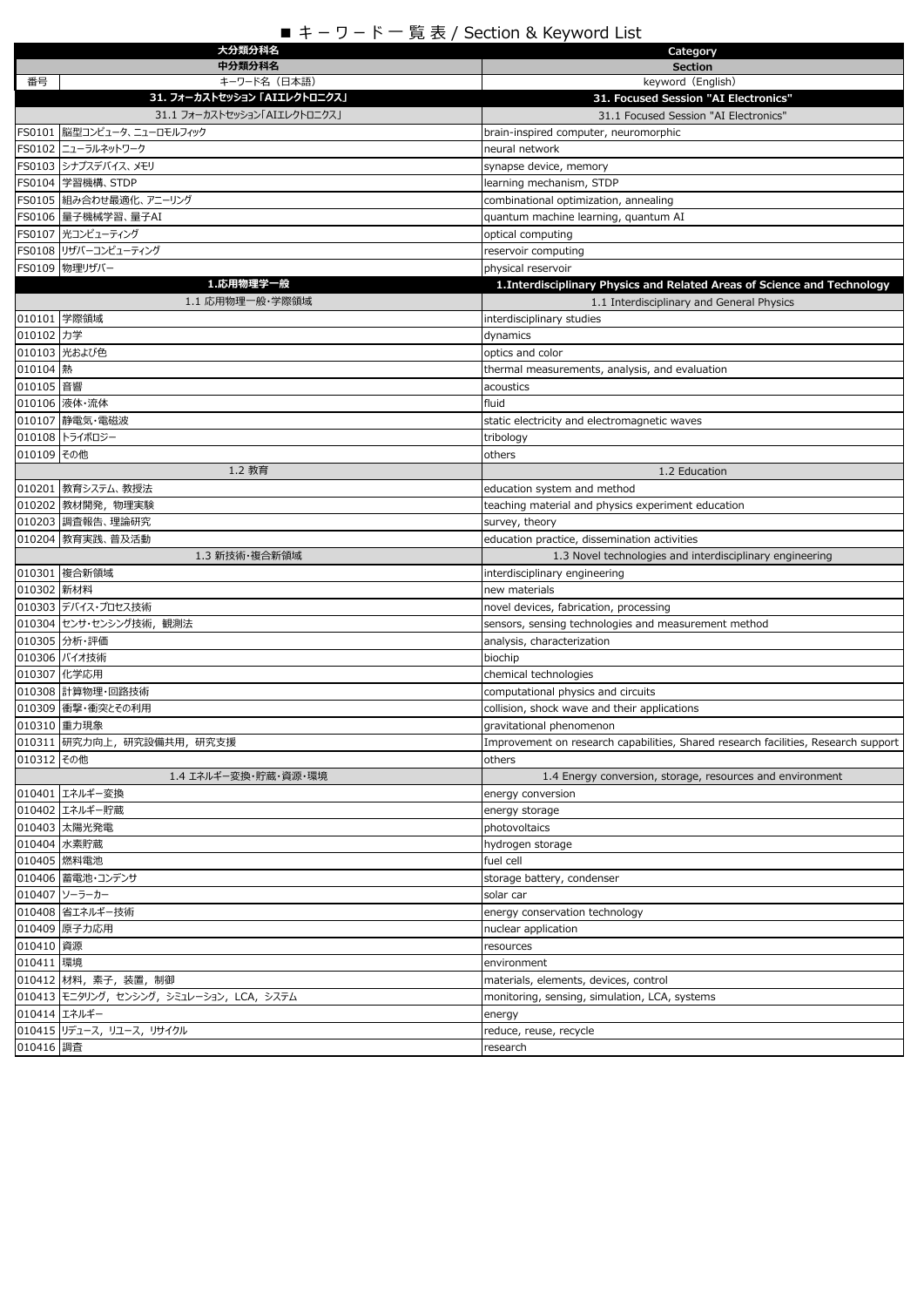|            | 大分類分科名                                   | Category                                                                                   |
|------------|------------------------------------------|--------------------------------------------------------------------------------------------|
|            | 中分類分科名                                   | <b>Section</b>                                                                             |
| 番号         | キーワード名(日本語)                              | keyword (English)                                                                          |
|            | 1.5 計測技術・計測標準                            | 1.5 Instrumentation, measurement and Metrology                                             |
|            | 010501 時間周波数計測·制御, 時空計測                  | time, frequency, space-time measurement and control                                        |
|            | 010502 寸法・距離・変位・形状・角度                    | dimension, distance, displacement, shape, angle                                            |
|            | 010503 質量・カ・トルク・重力加速度・圧力・流量              | mass, force, torque, gravity, pressure, flow                                               |
|            | 010504 電気・電磁波・電磁界                        | electricity, electromagnetic wave, electromagnetic field                                   |
|            | 010505 光放射·光物性                           | optical radiation, optical property                                                        |
|            | 010506 温度・湿度・熱・熱物性                       | temperature, humidity, heat, thermophysical property                                       |
|            | 010507 ナノ計測, 粒子計測                        | nanoscale, particle                                                                        |
|            | 010508 基盤計測技術一般, 極限計測技術, センサ基盤技術, 計測システム | general measurement, limiting measurement, sensing, instrumentation                        |
|            | 010509 制御技術, 制御理論                        | control technology, control theory                                                         |
|            | 010510 基礎物理定数, 単位系, 不確かさ, 応用統計           | fundamental physical constant, SI, uncertainty, applied statistics                         |
|            | 010511 標準物質, 物性値データベース                   | reference material, material database                                                      |
|            | 010512 時間, 周波数, 波長, 時刻                   | frequency, wavelength, standard time                                                       |
|            | 010513 幾何学量, 長さ, 角度, 表面形状, 微小寸法          | geometrical quantities, length, angle, surface morphology, critical dimension              |
|            | 010514 カ学量, 質量, カ, 圧力, 加速度, 音響, 流量       | mechanical quantity, mass, force, pressure, acceleration, acoustics, flow                  |
|            |                                          | thermodynamic quantity, temperature, humidity, density, viscosity,                         |
|            | 010515 熱力学量, 温度, 湿度, 密度, 粘度, 熱物性量, PVT   | thermophysical quantity, PVT                                                               |
|            | 010516 電磁気量, 電流, 電圧, 抵抗, 電気容量, インダクタンス   | electrical quantity, current, voltage, resistance, capacitance, inductance                 |
|            | 010517 電磁波, 高周波, 光放射, レーザーパワー, 放射線       | electromagnetic wave, RF, photometry and radiometry, laser power, ionizing                 |
|            |                                          | radiation                                                                                  |
|            | 010518 インフラ計測・診断、現場計測、生産計測技術             | social and industrial infrastructure, on-site production, production process               |
| 010519 可視化 |                                          | visualization                                                                              |
|            | 010520 センサー、センシング                        | sensor, sensing                                                                            |
|            | 1.6 超音波                                  | 1.6 Ultrasonics                                                                            |
|            | 010601 超音波物性                             | ultrasonic properties                                                                      |
|            | 010602 フォノン物理                            | phonon physics                                                                             |
|            | 010603 光超音波エレクトロニクス                      | acousto-optics                                                                             |
|            | 010604 測定技術                              | measurement techniques                                                                     |
|            | 010605 非破壊評価                             | nondestructive evaluation                                                                  |
|            | 010606 音響映像法                             | acoustic imaging                                                                           |
|            | 010607 バルク波デバイス                          | bulk wave devices                                                                          |
|            | 010608 弾性表面波デバイス                         | surface wave devices                                                                       |
|            | 010609 圧電センサ                             | piezoelectric sensors                                                                      |
|            | 010610 非線形音響                             | nonlinear acoustics                                                                        |
|            | 010611 強力超音波                             | high power ultrasound                                                                      |
|            | 010612 ソノケミストリー                          | sonochemistry                                                                              |
| 010613 熱音響 |                                          | thermoacoustics                                                                            |
|            | 010614 生体医用超音波                           | biomedical ultrasound                                                                      |
|            | 010615 海洋音響                              | ocean acoustics                                                                            |
|            | 2.放射線                                    | 2. Ionizing Radiation                                                                      |
|            | 2.1 検出器デバイス開発                            | 2.1 Detection Devices                                                                      |
|            | 020101 ガス検出器<br>020102 半導体検出器            | Gaseous detector                                                                           |
|            |                                          | Semiconductor detector                                                                     |
|            | 020103 シンチレーション検出器                       | Scintillation detector                                                                     |
|            | 020104 固体飛跡検出器                           | Solid state nuclear track detector                                                         |
|            | 020105 低温検出器                             | Low temperature detector                                                                   |
|            | 020106 ゾル・ゲル検出器                          | Sol-gel detector                                                                           |
|            | 020107 その他の検出器                           | Other detectors                                                                            |
|            | 020108 光検出器                              | Photodetectors                                                                             |
|            | 020109 計測・測定回路                           | Electronics                                                                                |
|            | 2.2 放射線物理一般・放射線応用・発生装置・新技術               | 2.2 Radiation physics fundamentals & applications, radiation generators, new<br>technology |
|            |                                          |                                                                                            |
|            |                                          |                                                                                            |
|            | 020201 放射線物理                             | Radiation physics                                                                          |
|            | 020202 原子核物理・核データ                        | Nuclear physics & nuclear data                                                             |
|            | 020203 検出原理·基礎                           | Principles and fundamentals of radiation detection                                         |
|            | 020204 シミュレーション技術                        | Simulation                                                                                 |
|            | 020205 イメージング                            | Imaging                                                                                    |
|            | 020206 放射線検出システム                         | Radiation detection system                                                                 |
|            | 020207 放射線発生装置                           | Radiation generators                                                                       |
|            | 020208 X線·中性子光学素子                        | X-ray & neutron optics                                                                     |
|            | 020209 データ・信号処理                          | Data & signal processing                                                                   |
|            | 020210 放射線損傷・耐性                          | Radiation damage & tolerance                                                               |
|            | 020211 放射線応用<br>020212 放射能・線量評価          | Radiation applications<br>Radioactivity evaluation & dosimetry                             |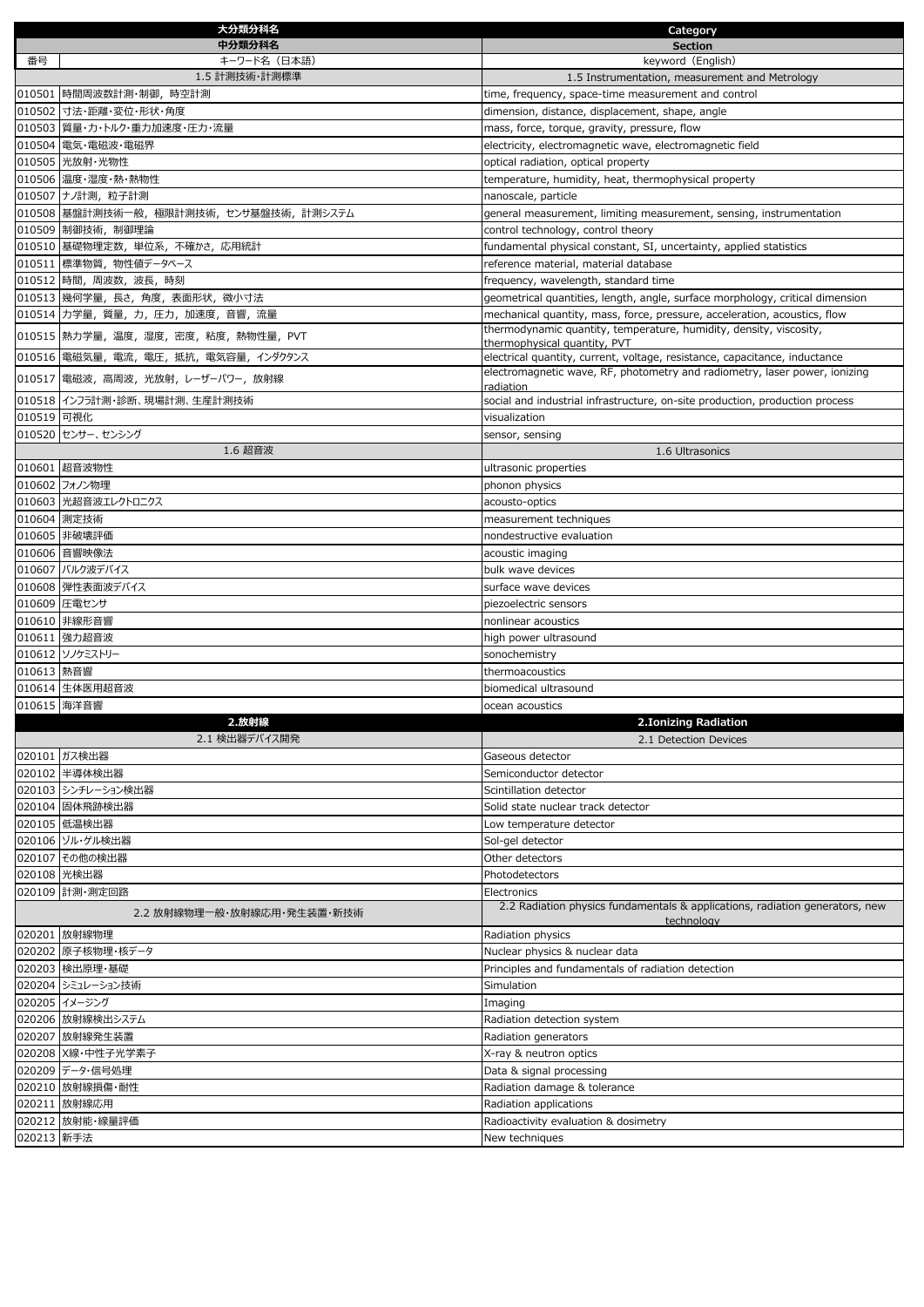|                  | 大分類分科名                                                         | Category                                                                                                             |
|------------------|----------------------------------------------------------------|----------------------------------------------------------------------------------------------------------------------|
|                  | 中分類分科名                                                         | <b>Section</b>                                                                                                       |
| 番号               | キーワード名(日本語)<br>2.3 加速器質量分析・加速器ビーム分析                            | keyword (English)<br>2.3 Accelerator Mass Spectrometry, Accelerator Beam Analysis                                    |
|                  | 020301 加速器施設報告 (新施設紹介/既存施設現状報告)                                | Facility status report                                                                                               |
|                  | 020302 加速器質量分析 (負イオン+タンデム加速器) 技術開発                             | Technical development of Accelerator Mass Spectrometry                                                               |
|                  | 020303 前処理技術                                                   | Pretreatment for AMS                                                                                                 |
|                  | 020304 正イオン源・レーザー技術応用                                          | Positive ion and Laser                                                                                               |
|                  | 020305 マイクロビーム技術                                               | Micro beam                                                                                                           |
| 020306 検出器       |                                                                | Detector                                                                                                             |
|                  | 020307 イオンビーム分析                                                | Ion Beam Analysis                                                                                                    |
|                  | 020308 加速器ビーム利用技術<br>020309 ビーム分析のデータベース・物理量                   | <b>Accelerator Beam Applications</b><br>Database and physical quantity for ion beam analysis                         |
|                  | 020310 フェムト同位体環境動態学                                            | Femto level isotope system in the earth environment                                                                  |
|                  | 020311 古気候·古環境学                                                | Paleo climate, Paleo environment                                                                                     |
|                  | 020312 宇宙線生成核種                                                 | Cosmogenic Radio Isotope                                                                                             |
|                  | 020313 放射性核種年代測定                                               | Radio nuclide dating                                                                                                 |
|                  | 020314 医薬トレーサー技術                                               | Tracer technology for medical sciences                                                                               |
|                  | 020315 微量元素分離・分析                                               | Trace element separation & analysis                                                                                  |
|                  | 2.4 医用応用                                                       | 2.4 Medical application                                                                                              |
|                  | 020401 放射線医学物理<br>020402 医療診断                                  | Medical radiation physics                                                                                            |
|                  | 020403 核医学物理                                                   | Medical diagnosis<br>Nuclear medicine physics                                                                        |
|                  | 020404 放射線治療                                                   | Radiation therapy                                                                                                    |
|                  | 020405 医用放射線計測                                                 | Medical radiation detection and measurement                                                                          |
|                  | 020406 放射線防護·保健物理                                              | Radiation protection and health physics                                                                              |
|                  | 020407 医用画像情報                                                  | Radiological imaging and informatics                                                                                 |
|                  | 020408 放射線生物                                                   | Radiation biology                                                                                                    |
|                  | 2.5 放射線誘起蛍光体                                                   | 2.5 Radiation-induced phosphors                                                                                      |
| 020501           | シンチレーター                                                        | <b>Scintillators</b>                                                                                                 |
| 020502<br>020503 | 熱蛍光<br>輝尽蛍光                                                    | Thermally stimulated luminescence<br>Optically stimulated luminescence                                               |
| 020504           | ラジオフォトルミネッセンス                                                  | Radiophotoluminescence                                                                                               |
| 020505           | ラジオクロミズム                                                       | Radiochromism                                                                                                        |
| 020506           | 放射線計測用光学材料                                                     | Optical materials for ionizing radiation detection                                                                   |
| 020507           | カソードルミネッセンス                                                    | Cathodoluminescence                                                                                                  |
| 020508           | 残光                                                             | Afterglow                                                                                                            |
| 020509           | 放射線誘起中間体関連(固体飛跡検出器含む)                                          | Radiation induced reaction intermediate (Solid state nuclear track detector)                                         |
| 020510           | その他放射線励起蛍光関連                                                   | Other radiation induced luminescence materials and phenomena                                                         |
|                  | 3.光・フォトニクス                                                     | <b>3. Optics and Photonics</b><br>3.1 Basic optics and frontier of optics (merged with formerly 3.2 Equipment optics |
|                  | 3.1 光学基礎・光学新領域 (旧3.2「材料・機器光学」と統合)                              | and materials)                                                                                                       |
|                  | 030101 光の散乱, 吸収, 回折, 偏光, コヒーレンス                                | optical scattering, absorption, diffraction polarization and coherence                                               |
|                  | 030102 光と物質の相互作用、電子と光子の相互作用                                    | ight-matter interaction, electron-photon interaction                                                                 |
|                  | 030103 電磁場解析<br>030104 光渦、偏光ビーム                                | electromagnetic field analysis<br>optical vortex, polarized beam                                                     |
|                  | 030105 レーザートラップ、レーザーマニピュレーション                                  | laser trapping, laser manipulation                                                                                   |
|                  | 030106 微小領域の光学、光導波道                                            | Optical phenomena at micro/nanoscale, optical waveguides                                                             |
| 030107 共振器       |                                                                | resonators                                                                                                           |
|                  | 030108  新技術、新光学材料、新光学素子、新光デバイス等                                | Unconventional techniques/materials/optics/devices                                                                   |
|                  | 030109 反射・屈折・吸収・誘電率の変化とその利用                                    | Dielectric constant engineering                                                                                      |
|                  | 030110 新規光学材料、新規光学素子、新規光デバイス等                                  | TBA                                                                                                                  |
|                  | 3.2 情報フォトニクス・画像工学 (旧3.3)                                       | 3.2 Information photonics and image engineering (formerly 3.3)                                                       |
|                  | 030201 光情報処理<br>030202 ディジタルオプティクス                             | optical information processing<br>digital optics                                                                     |
|                  | 030203 コンピュテーショナルイメージング, 単一画素イメージング                            | computational imaging, single pixel imaging                                                                          |
|                  | 030204 画像処理                                                    | image processing                                                                                                     |
|                  | 030205 光コンピューティング, ナチュラルコンピューティング                              | optical computing, natural computing                                                                                 |
|                  | 030206 光メモリー (システム, 機器, 材料)                                    | optical memory (systems, devices, materials)                                                                         |
|                  | 030207 ディスプレイおよび照明(システム, 機器, 材料)                               | display and lighting (systems, devices, materials)                                                                   |
|                  | 030208 光通信システム                                                 | optical communication systems                                                                                        |
|                  | 030209 ディジタルホログラフィー                                            | digital holography                                                                                                   |
|                  | 030210 3Dディスプレイ, 空中ディスプレイ                                      | 3D display, aerial display                                                                                           |
|                  | 030211  人工知能, 深層学習, 光ニューラルネットワーク<br>030212 3Dセンサー, 3Dセンシングシステム | artificial intelligence (AI), deep learning, optical neural network<br>3D sensor, 3D sensing systems                 |
|                  | 3.3 生体·医用光学 (旧3.4)                                             | 3.3 Biomedical optics (formerly 3.4)                                                                                 |
|                  | 030301  生体計測,生体分析                                              | biomedical measurements and analyses                                                                                 |
|                  | 030302 生体光物性                                                   | optical properties of tissues and organisms                                                                          |
|                  | 030303 生体光イメージング (OCT, 光トポグラフィなど)                              | biomedical light imaging (OCT, optical topography, etc.)                                                             |
|                  | 030304 ピコ秒・フェムト秒生体応用                                           | biomedical applications of ultra-short optical pulses                                                                |
|                  | 030305 蛍光・ラマン顕微鏡                                               | fluorescence and Raman microscopy                                                                                    |
|                  | 030306 光治療・診断                                                  | photonic therapeutics and diagnostics                                                                                |
|                  |                                                                |                                                                                                                      |
|                  | 030307 視覚情報処理, 視機能<br>030308 生体光音響分光・イメージング                    | visual information processing, visual function<br>photoacoustic spectroscopy and imaging                             |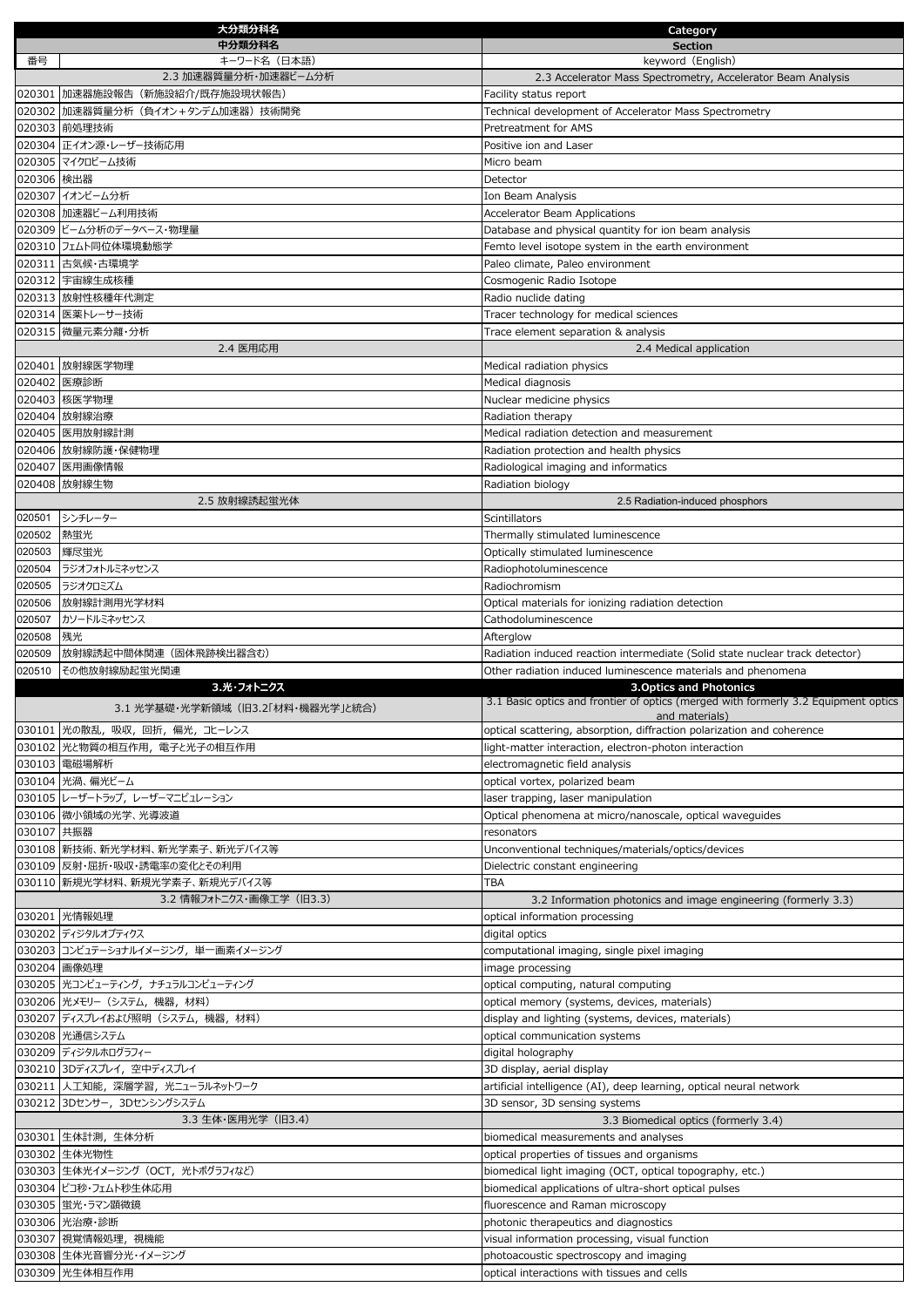|             | 大分類分科名                                                                                                                                        | Category                                                                                                                                                          |
|-------------|-----------------------------------------------------------------------------------------------------------------------------------------------|-------------------------------------------------------------------------------------------------------------------------------------------------------------------|
|             | 中分類分科名                                                                                                                                        | <b>Section</b>                                                                                                                                                    |
| 番号          | キーワード名(日本語)                                                                                                                                   | keyword (English)                                                                                                                                                 |
|             | 3.4 レーザー装置・材料 (旧3.5)                                                                                                                          | 3.4 Laser system and materials (formerly 3.5)                                                                                                                     |
|             | 030401 半導体レーザー励起, 固体レーザー                                                                                                                      | DPSS lasers, solid state lasers                                                                                                                                   |
|             | 030402 ファイバーレーザー                                                                                                                              | fiber lasers                                                                                                                                                      |
|             | 030403 気体レーザー, 有機色素レーザー, 自由電子レーザー                                                                                                             | gas lasers, organic dye lasers, FEL                                                                                                                               |
|             | 030404 モードロックレーザー                                                                                                                             | mode-locked laser                                                                                                                                                 |
|             | 030405 新レーザー材料,磁気光学材料                                                                                                                         | laser materials, magneto-optical elements                                                                                                                         |
|             | 030406  レーザー励起技術, ビーム制御技術, 共振器設計技術, 周波数制御技術, 位相共役                                                                                             | pumping technologies, beam control technology, cavity designs, frequency control                                                                                  |
|             | 030407 熱解析, 熱補償技術                                                                                                                             | technologies, phase conjugate<br>thermal analysis, thermal compensation technologies                                                                              |
|             |                                                                                                                                               | medium for nonlinear optics, periodically poled structure, saturable absorber, thin                                                                               |
|             | 030408 非線形光学材料, 分極反転構造, 可飽和吸収体, 光学薄膜, 光物性                                                                                                     | film for optics, optical property of materials                                                                                                                    |
|             | 030409 波長変換, 疑似位相整合, 紫外光, 中赤外光, 波長可変レーザー                                                                                                      | frequency conversion, quasi-phase matching, UV generation, MIR generation,                                                                                        |
|             |                                                                                                                                               | tunable laser                                                                                                                                                     |
|             | 030410 位相共役, 四光波混合, 位相共役鏡                                                                                                                     | phase conjugate, four-wave mixing, phase conjugate mirror                                                                                                         |
|             | 3.5 超高速・高強度レーザー (旧3.6)                                                                                                                        | 3.5 Ultrashort-pulse and high-intensity lasers (formerly 3.6)                                                                                                     |
|             | 030501 超短パルス発生, パルス圧縮, 超短パルス計測                                                                                                                | ultrashort-pulse generation, pulse compression, characterization                                                                                                  |
|             | 030502 超短パルスレーザー技術, 周波数コム, 非線形光学                                                                                                              | ultrashort-pulse laser technology, frequency comb, nonlinear optics                                                                                               |
|             | 030503 高強度レーザーシステム, パラメトリック増幅                                                                                                                 | high-power laser systems, parametric amplification                                                                                                                |
|             | 030504 高強度場現象, 高エネルギー密度科学                                                                                                                     | high-field phenomena, high-energy-density physics                                                                                                                 |
|             | 030505 超高速現象                                                                                                                                  | ultrafast phenomena                                                                                                                                               |
|             | 3.6 レーザープロセシング (旧3.7)                                                                                                                         | 3.6 Laser processing (formerly 3.7)                                                                                                                               |
|             | 030601 加工基礎・モニタリング・ダイナミクス                                                                                                                     | fundamental aspects, monitoring, dynamics                                                                                                                         |
|             | 030602 薄膜形成·微粒子生成                                                                                                                             | deposition of thin film, synthesis of nanomaterials                                                                                                               |
|             | 030603 表面改質                                                                                                                                   | surface modification                                                                                                                                              |
|             | 030604 微細加工                                                                                                                                   | micro- and nano- fabrication                                                                                                                                      |
|             | 030605 マクロ加工                                                                                                                                  | macroscopic machining                                                                                                                                             |
|             | 030606 フェムト秒プロセス                                                                                                                              | femtosecond laser processing                                                                                                                                      |
|             | 030607 生物・医用応用                                                                                                                                | medical and biological applications                                                                                                                               |
|             | 030608 レーザー励起現象                                                                                                                               | effects of laser-excitation                                                                                                                                       |
|             | 3.7 光計測技術・機器 (旧3.8)                                                                                                                           | 3.7 Optical measurement, instrumentation, and sensor (formerly 3.8)                                                                                               |
|             | 030701 干渉計測, 偏光計測                                                                                                                             | interferometry, polarimetry                                                                                                                                       |
|             | 030702 原子・分子分光, 精密分光, 分光光源、レーザー分光応用、コム分光                                                                                                      | atomic and molecular spectroscopy, high resolution spectroscopy, light source for                                                                                 |
|             |                                                                                                                                               | spectroscopy, applied laser spectroscopy, comb spectroscopy                                                                                                       |
|             | 030703 フェムト秒計測                                                                                                                                | femtosecond measurement                                                                                                                                           |
| 030704 ナノ計測 |                                                                                                                                               | nanoscale measurement                                                                                                                                             |
|             | 030705 屈折率・膜厚計測, 距離・変位計測, 速度計測, 粒径計測, スペックル, 散乱                                                                                               | measurements of refractive index, film thickness, distance, displacement, velocity<br>and particle diameter, speckle, scattering                                  |
|             |                                                                                                                                               | optical sensor, optical measurement system, industrial measurement,                                                                                               |
|             | 030706 光センサー, 光計測システム                                                                                                                         | microanalysis                                                                                                                                                     |
|             | 030707 ライダー, 環境計測                                                                                                                             | lidar, environmental measurement                                                                                                                                  |
|             | 3.8 テラヘルツ全般 (旧3.9)                                                                                                                            | 3.8 Terahertz technologies (formerly 3.9)                                                                                                                         |
|             |                                                                                                                                               | THz generation and detection based on electronics, optical conductibity antenna,                                                                                  |
|             | 030801  テラヘルツ発生・検出 (エレクトロニクス応用), 光伝導アンテナ, 量子カスケードレーザー, 共鳴トンネルダイquantum cascade laser, resonant tunnel diode, HEMT, MEMS, single-electron      |                                                                                                                                                                   |
|             |                                                                                                                                               | transistor, graphene, carbon nanotube<br>THz generation and detection based on nonlinear optics, nonlinear crystal,                                               |
|             | 030802  テラヘルツ発生・検出 (非線形光学), 非線形結晶, 差周波発生, 電気光学サンプリング, 光混合                                                                                     | difference frequency generation, electro-optic sampling, optical mixing                                                                                           |
|             | 030803  テラヘルツ光学素子, 共振器, 導波路, 金属構造, メタマテリアル, プラズモニクス, フォトニック結晶, 液晶                                                                             | THz optical elements, cavity, waveguides, metallic structures, metamaterials,                                                                                     |
|             |                                                                                                                                               | plasmonics, photonic crystals, liquid crystals, wire-grid<br>THz system, imaging, sensing, optical comb, metrology, communications,                               |
|             | 030804  テラヘルツシステム, イメージング, センシング, 光コム, 計測技術, 通信, ホログラフィー, スキャナー                                                                               | holography, scanner                                                                                                                                               |
|             | 030805  テラヘルツ応用, 分光, 物性, コヒーレント制御, バイオ, 生体, 偏光分析, 非破壊分析, ガス分析                                                                                 | THz application, spectroscopy, solid state physics, coherent control, biology,                                                                                    |
|             | 3.9 光量子物理·技術 (旧3.10)                                                                                                                          | biomedical, ellipsometry, nondestructive inspection, gas analysis<br>3.9 Optical quantum physics and technologies (formerly 3.10)                                 |
|             |                                                                                                                                               |                                                                                                                                                                   |
|             | 030901 コヒーレント効果・現象                                                                                                                            | coherent effects                                                                                                                                                  |
|             | 030902 量子相関                                                                                                                                   | quantum correlation, entanglement                                                                                                                                 |
|             | 030903   量子状態生成・制御・スクイーズド状態                                                                                                                   | generation and control of quantum states                                                                                                                          |
|             | 030904 検出技術                                                                                                                                   | detection technology                                                                                                                                              |
|             | 030905   量子情報·量子計算                                                                                                                            | quantum information and computation                                                                                                                               |
|             | 030906 量子通信・量子暗号                                                                                                                              | quantum communication and cryptography                                                                                                                            |
| 030907      | 原子光学                                                                                                                                          | atom optics                                                                                                                                                       |
|             | 030908 レーザー冷却                                                                                                                                 | laser cooling                                                                                                                                                     |
| 030909      | レーザーカオス基礎・戻り光半導体レーザー・複雑系フォトニクス・時空間ダイナミクス・ランダム光現象・光                                                                                            | Fundamentals of laser chaos, semiconductor lasers with optical feedback, complex<br>photonics, spatio-temporal dynamics, random optical phenomena, optical noise, |
|             | ノイズ・光双安定性                                                                                                                                     | optical bistability                                                                                                                                               |
|             | 030910 レーザーカオス技術・レーザーカオス制御・レーザーカオス同期・モード競合ダイナミクス・コヒーレンス制御・コ                                                                                   | Technologies of laser chaos, control of laser chaos, synchronization of laser chaos,                                                                              |
|             |                                                                                                                                               | mode-competition dynamics, coherence control, consistency<br>Applications of laser chaos, optical secure communication, photonic random                           |
|             | 030911  レーザーカオス応用・光秘密通信・光乱数生成・光知能システム・光リザーバコンピューティング・ダイナミカルnumber generation, photonic artificial intelligence, photonic reservoir computing, |                                                                                                                                                                   |
|             |                                                                                                                                               | dynamical information processing                                                                                                                                  |
|             | 030912  波動カオス・量子カオス・2次元共振器レーザー                                                                                                                | Wave chaos, quantum chaos, two-dimensional-cavity lasers                                                                                                          |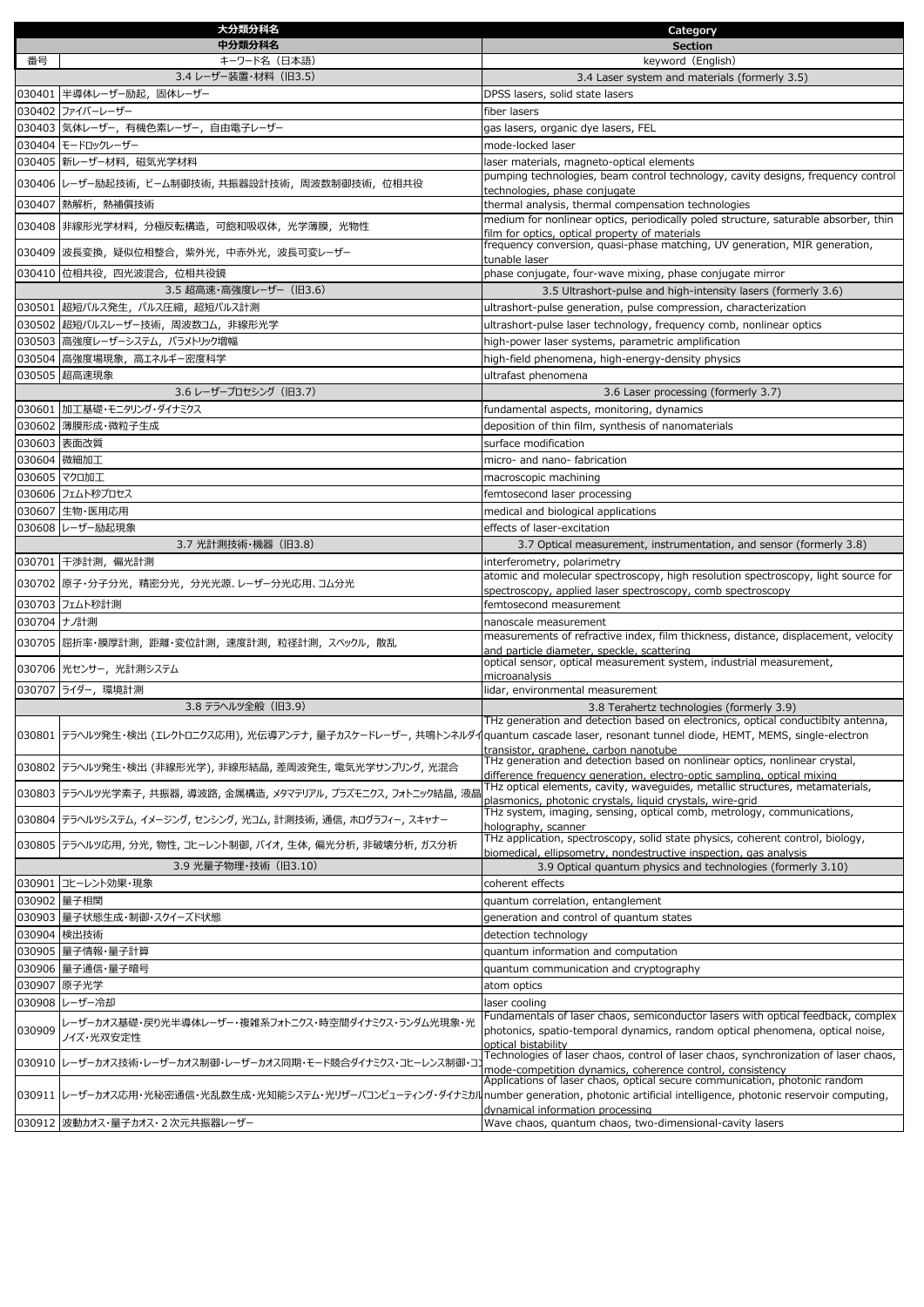| 中分類分科名<br><b>Section</b><br>番号<br>キーワード名(日本語)<br>keyword (English)<br>3.10 フォトニック構造・現象 (旧3.11)<br>3.10 Photonic structures and phenomena (formerly 3.11)<br>theories of photonic crystals, theories of electro-magnetic field analyses, new<br>031001 フォトニック結晶理論, 電磁界解析理論, 新構造<br>photonic structures<br>031002 多次元構造作製プロセス・材料<br>fabrication processes and materials of multi-dimensional photonic structures<br>031003 フォトニック結晶レーザー, 極微レーザー, 発光素子<br>photonic crystal lasers, nano lasers, light emitting devices<br>031004 フォトニック結晶導波路,極微導波路,極微光回路<br>photonic crystal waveguides, photonic nanowires, ultrasmall photonic circuits<br>031005 フォトニック結晶機能素子, 極微光制御素子<br>photonic crystal functional devices, nano-size light control devices<br>spontaneous control by photonic nanostructures, control of optical nonlinearities,<br>031006 輻射場制御, 光非線形制御, 新現象<br>optical new phenomena<br>metal photonic crystals, metamaterials, plasmons and polaritons on photonic<br>031007 金属フォトニック結晶, メタマテリアル, プラズモン, ポラリトン<br>crystal<br>3.11 ナノ領域光科学・近接場光学 (旧3.12)<br>3.11 Nanoscale optical science and near-field optics (formerly 3.12)<br>031101 ナノフォトニクス<br>nanophotonics<br>031102 ナノ光電子デバイス<br>nano-optoelectronic devices<br>031103 ナノ光共振器<br>nanophotonic resonator<br>031104 ナノ加工<br>nanofabrication<br>031105 プラズモニクス<br>plasmonics<br>031106 メタマテリアル<br>metamaterials<br>031107 熱制御<br>thermal control<br>031108 ラマン増強<br>Raman enhancement<br>031109 電磁場相互作用<br>electromagnetic-field interactions<br>031110 走査型プローブ顕微鏡<br>scanning probe microscopy<br>031111 量子ドット<br>quantum dots<br>031112 非線形光学<br>nonlinear optics<br>031113 アトムフォトニクス<br>atom photonics<br>031114 ドレスト光子<br>dressed photons<br>031115 トポロジカル特性<br>topological properties<br>3.12 半導体光デバイス (旧3.13)<br>3.12 Semiconductor optical devices (formerly 3.13)<br>031201 半導体レーザー, 発光ダイオード<br>semiconductor laser, LED<br>semiconductor optical amplifier, modulator, switch, functional device, nonlinear<br>031202 半導体光アンプ, 光変調器, 光スイッチ, 光機能デバイス, 非線形デバイス<br>device<br>031203 フォトダイオード, 光伝導素子, フォトトランジスター, イメージング, センシング<br>photodiode, photoconductor, phototransistor, imaging, sensing<br>optical transmitter/receiver, integration, module, subsystem, optical<br>031204 光送信器/受信器, 集積化, モジュール, サブシステム, 光通信<br>communication<br>031205 太陽電池<br>solar cell (semiconductor material)<br>031206 高感度光検出, 雑音特性<br>highly sensitive photodetection, noise characteristics<br>031207 半導体光物性, 現象<br>semiconductor optical properties, phenomenon<br>031208 設計/評価, 材料/プロセス, 信頼性<br>design/evaluation, characterization, material/processing, reliability<br>novel material/device, novel module/subsystem/system, optical power supply,<br>031209 新規材料・デバイス, 新モジュール・サブシステム・システム, 光給電, 新応用領域<br>novel application<br>3.13 光制御デバイス・光ファイバー (旧3.14)<br>3.13 Optical control devices and optical fibers (formerly 3.14)<br>nonlinear optical devices, nonlinear optical materials, wavelength conversion,<br> 031301  非線形光学デバイス,非線形光学材料,波長変換,スーパーコンティニュウム光発生,光周波数コム,supercontinuum light generation, optical frequency comb, quasi-phase matching,<br>periodic poling<br>031302 光変調器, 光スイッチ, その他のデバイス (強誘電体)<br>optical modulators, switches, other devices using ferroelectric crystals<br>optical modulators, switches, other devices using magnetic materials, inorganic<br> 031303  光変調器, 光スイッチ, その他のデバイス (磁性体, 無機ガラス, 有機ポリマー, 液晶, MEMS, その<br>glass, organic polymers, liquid crystals, MEMS, etc.<br>optical waveguides, splitters and combiners, filters, wavelength<br>multi/demultiplexers, isolators, polarizers, passive devices, optical integrated<br> 031304  光導波路, 光分岐・合流器, 光フィルター, 波長合分波器, 光アイソレーター, 偏光子, パッシブデル<br>circuits/devices/modules/systems, optical interconnection, optical communication,<br>free space communication<br>031305  光ファイバー (構造, 特性, 材料, プロセス, 評価)<br>optical fibers (structures, characteristics, materials, process, evaluation)<br>031306  光ファイバーセンサー, 光ファイバー型デバイス<br>optical fiber sensors, optical fiber devices<br>3.14 シリコンフォトニクス・集積フォトニクス (旧3.15)<br>3.14 Silicon photonics and integrated photonics (formerly 3.15)<br>031401 デバイス設計, 新応用探索, 提案<br>device design, novel application, proposal<br>031402  材料開発,異種材料集積<br>material development, heterogeneous integration<br>031403 プロセス開発<br>process development<br>031404 光導波路, パッシブデバイス, ファイバーカップラー<br>waveguides, passive devices, fiber couplers<br>031405 光変調器, 光スイッチ, 非線形デバイス<br>optical modulators, optical switches, nonlinear devices<br>031406 受光デバイス<br>photodetectors<br> 031407  発光デバイス, レーザー<br>light emitters, lasers<br>031408 センシングデバイス<br>sensors<br>031409 ライダー<br>lidar<br>031410 光演算<br>optical computing<br>031411 光集積回路, 光電子融合<br>photonic integrated circuits, photonics-electronics convergence<br>031412 光インターコネクション, 光通信<br>optical interconnection, optical communication<br>031413 その他<br>others | 大分類分科名 | Category |
|----------------------------------------------------------------------------------------------------------------------------------------------------------------------------------------------------------------------------------------------------------------------------------------------------------------------------------------------------------------------------------------------------------------------------------------------------------------------------------------------------------------------------------------------------------------------------------------------------------------------------------------------------------------------------------------------------------------------------------------------------------------------------------------------------------------------------------------------------------------------------------------------------------------------------------------------------------------------------------------------------------------------------------------------------------------------------------------------------------------------------------------------------------------------------------------------------------------------------------------------------------------------------------------------------------------------------------------------------------------------------------------------------------------------------------------------------------------------------------------------------------------------------------------------------------------------------------------------------------------------------------------------------------------------------------------------------------------------------------------------------------------------------------------------------------------------------------------------------------------------------------------------------------------------------------------------------------------------------------------------------------------------------------------------------------------------------------------------------------------------------------------------------------------------------------------------------------------------------------------------------------------------------------------------------------------------------------------------------------------------------------------------------------------------------------------------------------------------------------------------------------------------------------------------------------------------------------------------------------------------------------------------------------------------------------------------------------------------------------------------------------------------------------------------------------------------------------------------------------------------------------------------------------------------------------------------------------------------------------------------------------------------------------------------------------------------------------------------------------------------------------------------------------------------------------------------------------------------------------------------------------------------------------------------------------------------------------------------------------------------------------------------------------------------------------------------------------------------------------------------------------------------------------------------------------------------------------------------------------------------------------------------------------------------------------------------------------------------------------------------------------------------------------------------------------------------------------------------------------------------------------------------------------------------------------------------------------------------------------------------------------------------------------------------------------------------------------------------------------------------------------------------------------------------------------------------------------------------------------------------------------------------------------------------------------------------------------------------------------------------------------------------------------------------------------------------------------------------------------------------------------------------------------------------------------------------------------------------------------------------------------------------------------------------------------------------------------------------------------------------------------------------------------------------------------------------------------------------------------------------------------------------|--------|----------|
|                                                                                                                                                                                                                                                                                                                                                                                                                                                                                                                                                                                                                                                                                                                                                                                                                                                                                                                                                                                                                                                                                                                                                                                                                                                                                                                                                                                                                                                                                                                                                                                                                                                                                                                                                                                                                                                                                                                                                                                                                                                                                                                                                                                                                                                                                                                                                                                                                                                                                                                                                                                                                                                                                                                                                                                                                                                                                                                                                                                                                                                                                                                                                                                                                                                                                                                                                                                                                                                                                                                                                                                                                                                                                                                                                                                                                                                                                                                                                                                                                                                                                                                                                                                                                                                                                                                                                                                                                                                                                                                                                                                                                                                                                                                                                                                                                                                                                              |        |          |
|                                                                                                                                                                                                                                                                                                                                                                                                                                                                                                                                                                                                                                                                                                                                                                                                                                                                                                                                                                                                                                                                                                                                                                                                                                                                                                                                                                                                                                                                                                                                                                                                                                                                                                                                                                                                                                                                                                                                                                                                                                                                                                                                                                                                                                                                                                                                                                                                                                                                                                                                                                                                                                                                                                                                                                                                                                                                                                                                                                                                                                                                                                                                                                                                                                                                                                                                                                                                                                                                                                                                                                                                                                                                                                                                                                                                                                                                                                                                                                                                                                                                                                                                                                                                                                                                                                                                                                                                                                                                                                                                                                                                                                                                                                                                                                                                                                                                                              |        |          |
|                                                                                                                                                                                                                                                                                                                                                                                                                                                                                                                                                                                                                                                                                                                                                                                                                                                                                                                                                                                                                                                                                                                                                                                                                                                                                                                                                                                                                                                                                                                                                                                                                                                                                                                                                                                                                                                                                                                                                                                                                                                                                                                                                                                                                                                                                                                                                                                                                                                                                                                                                                                                                                                                                                                                                                                                                                                                                                                                                                                                                                                                                                                                                                                                                                                                                                                                                                                                                                                                                                                                                                                                                                                                                                                                                                                                                                                                                                                                                                                                                                                                                                                                                                                                                                                                                                                                                                                                                                                                                                                                                                                                                                                                                                                                                                                                                                                                                              |        |          |
|                                                                                                                                                                                                                                                                                                                                                                                                                                                                                                                                                                                                                                                                                                                                                                                                                                                                                                                                                                                                                                                                                                                                                                                                                                                                                                                                                                                                                                                                                                                                                                                                                                                                                                                                                                                                                                                                                                                                                                                                                                                                                                                                                                                                                                                                                                                                                                                                                                                                                                                                                                                                                                                                                                                                                                                                                                                                                                                                                                                                                                                                                                                                                                                                                                                                                                                                                                                                                                                                                                                                                                                                                                                                                                                                                                                                                                                                                                                                                                                                                                                                                                                                                                                                                                                                                                                                                                                                                                                                                                                                                                                                                                                                                                                                                                                                                                                                                              |        |          |
|                                                                                                                                                                                                                                                                                                                                                                                                                                                                                                                                                                                                                                                                                                                                                                                                                                                                                                                                                                                                                                                                                                                                                                                                                                                                                                                                                                                                                                                                                                                                                                                                                                                                                                                                                                                                                                                                                                                                                                                                                                                                                                                                                                                                                                                                                                                                                                                                                                                                                                                                                                                                                                                                                                                                                                                                                                                                                                                                                                                                                                                                                                                                                                                                                                                                                                                                                                                                                                                                                                                                                                                                                                                                                                                                                                                                                                                                                                                                                                                                                                                                                                                                                                                                                                                                                                                                                                                                                                                                                                                                                                                                                                                                                                                                                                                                                                                                                              |        |          |
|                                                                                                                                                                                                                                                                                                                                                                                                                                                                                                                                                                                                                                                                                                                                                                                                                                                                                                                                                                                                                                                                                                                                                                                                                                                                                                                                                                                                                                                                                                                                                                                                                                                                                                                                                                                                                                                                                                                                                                                                                                                                                                                                                                                                                                                                                                                                                                                                                                                                                                                                                                                                                                                                                                                                                                                                                                                                                                                                                                                                                                                                                                                                                                                                                                                                                                                                                                                                                                                                                                                                                                                                                                                                                                                                                                                                                                                                                                                                                                                                                                                                                                                                                                                                                                                                                                                                                                                                                                                                                                                                                                                                                                                                                                                                                                                                                                                                                              |        |          |
|                                                                                                                                                                                                                                                                                                                                                                                                                                                                                                                                                                                                                                                                                                                                                                                                                                                                                                                                                                                                                                                                                                                                                                                                                                                                                                                                                                                                                                                                                                                                                                                                                                                                                                                                                                                                                                                                                                                                                                                                                                                                                                                                                                                                                                                                                                                                                                                                                                                                                                                                                                                                                                                                                                                                                                                                                                                                                                                                                                                                                                                                                                                                                                                                                                                                                                                                                                                                                                                                                                                                                                                                                                                                                                                                                                                                                                                                                                                                                                                                                                                                                                                                                                                                                                                                                                                                                                                                                                                                                                                                                                                                                                                                                                                                                                                                                                                                                              |        |          |
|                                                                                                                                                                                                                                                                                                                                                                                                                                                                                                                                                                                                                                                                                                                                                                                                                                                                                                                                                                                                                                                                                                                                                                                                                                                                                                                                                                                                                                                                                                                                                                                                                                                                                                                                                                                                                                                                                                                                                                                                                                                                                                                                                                                                                                                                                                                                                                                                                                                                                                                                                                                                                                                                                                                                                                                                                                                                                                                                                                                                                                                                                                                                                                                                                                                                                                                                                                                                                                                                                                                                                                                                                                                                                                                                                                                                                                                                                                                                                                                                                                                                                                                                                                                                                                                                                                                                                                                                                                                                                                                                                                                                                                                                                                                                                                                                                                                                                              |        |          |
|                                                                                                                                                                                                                                                                                                                                                                                                                                                                                                                                                                                                                                                                                                                                                                                                                                                                                                                                                                                                                                                                                                                                                                                                                                                                                                                                                                                                                                                                                                                                                                                                                                                                                                                                                                                                                                                                                                                                                                                                                                                                                                                                                                                                                                                                                                                                                                                                                                                                                                                                                                                                                                                                                                                                                                                                                                                                                                                                                                                                                                                                                                                                                                                                                                                                                                                                                                                                                                                                                                                                                                                                                                                                                                                                                                                                                                                                                                                                                                                                                                                                                                                                                                                                                                                                                                                                                                                                                                                                                                                                                                                                                                                                                                                                                                                                                                                                                              |        |          |
|                                                                                                                                                                                                                                                                                                                                                                                                                                                                                                                                                                                                                                                                                                                                                                                                                                                                                                                                                                                                                                                                                                                                                                                                                                                                                                                                                                                                                                                                                                                                                                                                                                                                                                                                                                                                                                                                                                                                                                                                                                                                                                                                                                                                                                                                                                                                                                                                                                                                                                                                                                                                                                                                                                                                                                                                                                                                                                                                                                                                                                                                                                                                                                                                                                                                                                                                                                                                                                                                                                                                                                                                                                                                                                                                                                                                                                                                                                                                                                                                                                                                                                                                                                                                                                                                                                                                                                                                                                                                                                                                                                                                                                                                                                                                                                                                                                                                                              |        |          |
|                                                                                                                                                                                                                                                                                                                                                                                                                                                                                                                                                                                                                                                                                                                                                                                                                                                                                                                                                                                                                                                                                                                                                                                                                                                                                                                                                                                                                                                                                                                                                                                                                                                                                                                                                                                                                                                                                                                                                                                                                                                                                                                                                                                                                                                                                                                                                                                                                                                                                                                                                                                                                                                                                                                                                                                                                                                                                                                                                                                                                                                                                                                                                                                                                                                                                                                                                                                                                                                                                                                                                                                                                                                                                                                                                                                                                                                                                                                                                                                                                                                                                                                                                                                                                                                                                                                                                                                                                                                                                                                                                                                                                                                                                                                                                                                                                                                                                              |        |          |
|                                                                                                                                                                                                                                                                                                                                                                                                                                                                                                                                                                                                                                                                                                                                                                                                                                                                                                                                                                                                                                                                                                                                                                                                                                                                                                                                                                                                                                                                                                                                                                                                                                                                                                                                                                                                                                                                                                                                                                                                                                                                                                                                                                                                                                                                                                                                                                                                                                                                                                                                                                                                                                                                                                                                                                                                                                                                                                                                                                                                                                                                                                                                                                                                                                                                                                                                                                                                                                                                                                                                                                                                                                                                                                                                                                                                                                                                                                                                                                                                                                                                                                                                                                                                                                                                                                                                                                                                                                                                                                                                                                                                                                                                                                                                                                                                                                                                                              |        |          |
|                                                                                                                                                                                                                                                                                                                                                                                                                                                                                                                                                                                                                                                                                                                                                                                                                                                                                                                                                                                                                                                                                                                                                                                                                                                                                                                                                                                                                                                                                                                                                                                                                                                                                                                                                                                                                                                                                                                                                                                                                                                                                                                                                                                                                                                                                                                                                                                                                                                                                                                                                                                                                                                                                                                                                                                                                                                                                                                                                                                                                                                                                                                                                                                                                                                                                                                                                                                                                                                                                                                                                                                                                                                                                                                                                                                                                                                                                                                                                                                                                                                                                                                                                                                                                                                                                                                                                                                                                                                                                                                                                                                                                                                                                                                                                                                                                                                                                              |        |          |
|                                                                                                                                                                                                                                                                                                                                                                                                                                                                                                                                                                                                                                                                                                                                                                                                                                                                                                                                                                                                                                                                                                                                                                                                                                                                                                                                                                                                                                                                                                                                                                                                                                                                                                                                                                                                                                                                                                                                                                                                                                                                                                                                                                                                                                                                                                                                                                                                                                                                                                                                                                                                                                                                                                                                                                                                                                                                                                                                                                                                                                                                                                                                                                                                                                                                                                                                                                                                                                                                                                                                                                                                                                                                                                                                                                                                                                                                                                                                                                                                                                                                                                                                                                                                                                                                                                                                                                                                                                                                                                                                                                                                                                                                                                                                                                                                                                                                                              |        |          |
|                                                                                                                                                                                                                                                                                                                                                                                                                                                                                                                                                                                                                                                                                                                                                                                                                                                                                                                                                                                                                                                                                                                                                                                                                                                                                                                                                                                                                                                                                                                                                                                                                                                                                                                                                                                                                                                                                                                                                                                                                                                                                                                                                                                                                                                                                                                                                                                                                                                                                                                                                                                                                                                                                                                                                                                                                                                                                                                                                                                                                                                                                                                                                                                                                                                                                                                                                                                                                                                                                                                                                                                                                                                                                                                                                                                                                                                                                                                                                                                                                                                                                                                                                                                                                                                                                                                                                                                                                                                                                                                                                                                                                                                                                                                                                                                                                                                                                              |        |          |
|                                                                                                                                                                                                                                                                                                                                                                                                                                                                                                                                                                                                                                                                                                                                                                                                                                                                                                                                                                                                                                                                                                                                                                                                                                                                                                                                                                                                                                                                                                                                                                                                                                                                                                                                                                                                                                                                                                                                                                                                                                                                                                                                                                                                                                                                                                                                                                                                                                                                                                                                                                                                                                                                                                                                                                                                                                                                                                                                                                                                                                                                                                                                                                                                                                                                                                                                                                                                                                                                                                                                                                                                                                                                                                                                                                                                                                                                                                                                                                                                                                                                                                                                                                                                                                                                                                                                                                                                                                                                                                                                                                                                                                                                                                                                                                                                                                                                                              |        |          |
|                                                                                                                                                                                                                                                                                                                                                                                                                                                                                                                                                                                                                                                                                                                                                                                                                                                                                                                                                                                                                                                                                                                                                                                                                                                                                                                                                                                                                                                                                                                                                                                                                                                                                                                                                                                                                                                                                                                                                                                                                                                                                                                                                                                                                                                                                                                                                                                                                                                                                                                                                                                                                                                                                                                                                                                                                                                                                                                                                                                                                                                                                                                                                                                                                                                                                                                                                                                                                                                                                                                                                                                                                                                                                                                                                                                                                                                                                                                                                                                                                                                                                                                                                                                                                                                                                                                                                                                                                                                                                                                                                                                                                                                                                                                                                                                                                                                                                              |        |          |
|                                                                                                                                                                                                                                                                                                                                                                                                                                                                                                                                                                                                                                                                                                                                                                                                                                                                                                                                                                                                                                                                                                                                                                                                                                                                                                                                                                                                                                                                                                                                                                                                                                                                                                                                                                                                                                                                                                                                                                                                                                                                                                                                                                                                                                                                                                                                                                                                                                                                                                                                                                                                                                                                                                                                                                                                                                                                                                                                                                                                                                                                                                                                                                                                                                                                                                                                                                                                                                                                                                                                                                                                                                                                                                                                                                                                                                                                                                                                                                                                                                                                                                                                                                                                                                                                                                                                                                                                                                                                                                                                                                                                                                                                                                                                                                                                                                                                                              |        |          |
|                                                                                                                                                                                                                                                                                                                                                                                                                                                                                                                                                                                                                                                                                                                                                                                                                                                                                                                                                                                                                                                                                                                                                                                                                                                                                                                                                                                                                                                                                                                                                                                                                                                                                                                                                                                                                                                                                                                                                                                                                                                                                                                                                                                                                                                                                                                                                                                                                                                                                                                                                                                                                                                                                                                                                                                                                                                                                                                                                                                                                                                                                                                                                                                                                                                                                                                                                                                                                                                                                                                                                                                                                                                                                                                                                                                                                                                                                                                                                                                                                                                                                                                                                                                                                                                                                                                                                                                                                                                                                                                                                                                                                                                                                                                                                                                                                                                                                              |        |          |
|                                                                                                                                                                                                                                                                                                                                                                                                                                                                                                                                                                                                                                                                                                                                                                                                                                                                                                                                                                                                                                                                                                                                                                                                                                                                                                                                                                                                                                                                                                                                                                                                                                                                                                                                                                                                                                                                                                                                                                                                                                                                                                                                                                                                                                                                                                                                                                                                                                                                                                                                                                                                                                                                                                                                                                                                                                                                                                                                                                                                                                                                                                                                                                                                                                                                                                                                                                                                                                                                                                                                                                                                                                                                                                                                                                                                                                                                                                                                                                                                                                                                                                                                                                                                                                                                                                                                                                                                                                                                                                                                                                                                                                                                                                                                                                                                                                                                                              |        |          |
|                                                                                                                                                                                                                                                                                                                                                                                                                                                                                                                                                                                                                                                                                                                                                                                                                                                                                                                                                                                                                                                                                                                                                                                                                                                                                                                                                                                                                                                                                                                                                                                                                                                                                                                                                                                                                                                                                                                                                                                                                                                                                                                                                                                                                                                                                                                                                                                                                                                                                                                                                                                                                                                                                                                                                                                                                                                                                                                                                                                                                                                                                                                                                                                                                                                                                                                                                                                                                                                                                                                                                                                                                                                                                                                                                                                                                                                                                                                                                                                                                                                                                                                                                                                                                                                                                                                                                                                                                                                                                                                                                                                                                                                                                                                                                                                                                                                                                              |        |          |
|                                                                                                                                                                                                                                                                                                                                                                                                                                                                                                                                                                                                                                                                                                                                                                                                                                                                                                                                                                                                                                                                                                                                                                                                                                                                                                                                                                                                                                                                                                                                                                                                                                                                                                                                                                                                                                                                                                                                                                                                                                                                                                                                                                                                                                                                                                                                                                                                                                                                                                                                                                                                                                                                                                                                                                                                                                                                                                                                                                                                                                                                                                                                                                                                                                                                                                                                                                                                                                                                                                                                                                                                                                                                                                                                                                                                                                                                                                                                                                                                                                                                                                                                                                                                                                                                                                                                                                                                                                                                                                                                                                                                                                                                                                                                                                                                                                                                                              |        |          |
|                                                                                                                                                                                                                                                                                                                                                                                                                                                                                                                                                                                                                                                                                                                                                                                                                                                                                                                                                                                                                                                                                                                                                                                                                                                                                                                                                                                                                                                                                                                                                                                                                                                                                                                                                                                                                                                                                                                                                                                                                                                                                                                                                                                                                                                                                                                                                                                                                                                                                                                                                                                                                                                                                                                                                                                                                                                                                                                                                                                                                                                                                                                                                                                                                                                                                                                                                                                                                                                                                                                                                                                                                                                                                                                                                                                                                                                                                                                                                                                                                                                                                                                                                                                                                                                                                                                                                                                                                                                                                                                                                                                                                                                                                                                                                                                                                                                                                              |        |          |
|                                                                                                                                                                                                                                                                                                                                                                                                                                                                                                                                                                                                                                                                                                                                                                                                                                                                                                                                                                                                                                                                                                                                                                                                                                                                                                                                                                                                                                                                                                                                                                                                                                                                                                                                                                                                                                                                                                                                                                                                                                                                                                                                                                                                                                                                                                                                                                                                                                                                                                                                                                                                                                                                                                                                                                                                                                                                                                                                                                                                                                                                                                                                                                                                                                                                                                                                                                                                                                                                                                                                                                                                                                                                                                                                                                                                                                                                                                                                                                                                                                                                                                                                                                                                                                                                                                                                                                                                                                                                                                                                                                                                                                                                                                                                                                                                                                                                                              |        |          |
|                                                                                                                                                                                                                                                                                                                                                                                                                                                                                                                                                                                                                                                                                                                                                                                                                                                                                                                                                                                                                                                                                                                                                                                                                                                                                                                                                                                                                                                                                                                                                                                                                                                                                                                                                                                                                                                                                                                                                                                                                                                                                                                                                                                                                                                                                                                                                                                                                                                                                                                                                                                                                                                                                                                                                                                                                                                                                                                                                                                                                                                                                                                                                                                                                                                                                                                                                                                                                                                                                                                                                                                                                                                                                                                                                                                                                                                                                                                                                                                                                                                                                                                                                                                                                                                                                                                                                                                                                                                                                                                                                                                                                                                                                                                                                                                                                                                                                              |        |          |
|                                                                                                                                                                                                                                                                                                                                                                                                                                                                                                                                                                                                                                                                                                                                                                                                                                                                                                                                                                                                                                                                                                                                                                                                                                                                                                                                                                                                                                                                                                                                                                                                                                                                                                                                                                                                                                                                                                                                                                                                                                                                                                                                                                                                                                                                                                                                                                                                                                                                                                                                                                                                                                                                                                                                                                                                                                                                                                                                                                                                                                                                                                                                                                                                                                                                                                                                                                                                                                                                                                                                                                                                                                                                                                                                                                                                                                                                                                                                                                                                                                                                                                                                                                                                                                                                                                                                                                                                                                                                                                                                                                                                                                                                                                                                                                                                                                                                                              |        |          |
|                                                                                                                                                                                                                                                                                                                                                                                                                                                                                                                                                                                                                                                                                                                                                                                                                                                                                                                                                                                                                                                                                                                                                                                                                                                                                                                                                                                                                                                                                                                                                                                                                                                                                                                                                                                                                                                                                                                                                                                                                                                                                                                                                                                                                                                                                                                                                                                                                                                                                                                                                                                                                                                                                                                                                                                                                                                                                                                                                                                                                                                                                                                                                                                                                                                                                                                                                                                                                                                                                                                                                                                                                                                                                                                                                                                                                                                                                                                                                                                                                                                                                                                                                                                                                                                                                                                                                                                                                                                                                                                                                                                                                                                                                                                                                                                                                                                                                              |        |          |
|                                                                                                                                                                                                                                                                                                                                                                                                                                                                                                                                                                                                                                                                                                                                                                                                                                                                                                                                                                                                                                                                                                                                                                                                                                                                                                                                                                                                                                                                                                                                                                                                                                                                                                                                                                                                                                                                                                                                                                                                                                                                                                                                                                                                                                                                                                                                                                                                                                                                                                                                                                                                                                                                                                                                                                                                                                                                                                                                                                                                                                                                                                                                                                                                                                                                                                                                                                                                                                                                                                                                                                                                                                                                                                                                                                                                                                                                                                                                                                                                                                                                                                                                                                                                                                                                                                                                                                                                                                                                                                                                                                                                                                                                                                                                                                                                                                                                                              |        |          |
|                                                                                                                                                                                                                                                                                                                                                                                                                                                                                                                                                                                                                                                                                                                                                                                                                                                                                                                                                                                                                                                                                                                                                                                                                                                                                                                                                                                                                                                                                                                                                                                                                                                                                                                                                                                                                                                                                                                                                                                                                                                                                                                                                                                                                                                                                                                                                                                                                                                                                                                                                                                                                                                                                                                                                                                                                                                                                                                                                                                                                                                                                                                                                                                                                                                                                                                                                                                                                                                                                                                                                                                                                                                                                                                                                                                                                                                                                                                                                                                                                                                                                                                                                                                                                                                                                                                                                                                                                                                                                                                                                                                                                                                                                                                                                                                                                                                                                              |        |          |
|                                                                                                                                                                                                                                                                                                                                                                                                                                                                                                                                                                                                                                                                                                                                                                                                                                                                                                                                                                                                                                                                                                                                                                                                                                                                                                                                                                                                                                                                                                                                                                                                                                                                                                                                                                                                                                                                                                                                                                                                                                                                                                                                                                                                                                                                                                                                                                                                                                                                                                                                                                                                                                                                                                                                                                                                                                                                                                                                                                                                                                                                                                                                                                                                                                                                                                                                                                                                                                                                                                                                                                                                                                                                                                                                                                                                                                                                                                                                                                                                                                                                                                                                                                                                                                                                                                                                                                                                                                                                                                                                                                                                                                                                                                                                                                                                                                                                                              |        |          |
|                                                                                                                                                                                                                                                                                                                                                                                                                                                                                                                                                                                                                                                                                                                                                                                                                                                                                                                                                                                                                                                                                                                                                                                                                                                                                                                                                                                                                                                                                                                                                                                                                                                                                                                                                                                                                                                                                                                                                                                                                                                                                                                                                                                                                                                                                                                                                                                                                                                                                                                                                                                                                                                                                                                                                                                                                                                                                                                                                                                                                                                                                                                                                                                                                                                                                                                                                                                                                                                                                                                                                                                                                                                                                                                                                                                                                                                                                                                                                                                                                                                                                                                                                                                                                                                                                                                                                                                                                                                                                                                                                                                                                                                                                                                                                                                                                                                                                              |        |          |
|                                                                                                                                                                                                                                                                                                                                                                                                                                                                                                                                                                                                                                                                                                                                                                                                                                                                                                                                                                                                                                                                                                                                                                                                                                                                                                                                                                                                                                                                                                                                                                                                                                                                                                                                                                                                                                                                                                                                                                                                                                                                                                                                                                                                                                                                                                                                                                                                                                                                                                                                                                                                                                                                                                                                                                                                                                                                                                                                                                                                                                                                                                                                                                                                                                                                                                                                                                                                                                                                                                                                                                                                                                                                                                                                                                                                                                                                                                                                                                                                                                                                                                                                                                                                                                                                                                                                                                                                                                                                                                                                                                                                                                                                                                                                                                                                                                                                                              |        |          |
|                                                                                                                                                                                                                                                                                                                                                                                                                                                                                                                                                                                                                                                                                                                                                                                                                                                                                                                                                                                                                                                                                                                                                                                                                                                                                                                                                                                                                                                                                                                                                                                                                                                                                                                                                                                                                                                                                                                                                                                                                                                                                                                                                                                                                                                                                                                                                                                                                                                                                                                                                                                                                                                                                                                                                                                                                                                                                                                                                                                                                                                                                                                                                                                                                                                                                                                                                                                                                                                                                                                                                                                                                                                                                                                                                                                                                                                                                                                                                                                                                                                                                                                                                                                                                                                                                                                                                                                                                                                                                                                                                                                                                                                                                                                                                                                                                                                                                              |        |          |
|                                                                                                                                                                                                                                                                                                                                                                                                                                                                                                                                                                                                                                                                                                                                                                                                                                                                                                                                                                                                                                                                                                                                                                                                                                                                                                                                                                                                                                                                                                                                                                                                                                                                                                                                                                                                                                                                                                                                                                                                                                                                                                                                                                                                                                                                                                                                                                                                                                                                                                                                                                                                                                                                                                                                                                                                                                                                                                                                                                                                                                                                                                                                                                                                                                                                                                                                                                                                                                                                                                                                                                                                                                                                                                                                                                                                                                                                                                                                                                                                                                                                                                                                                                                                                                                                                                                                                                                                                                                                                                                                                                                                                                                                                                                                                                                                                                                                                              |        |          |
|                                                                                                                                                                                                                                                                                                                                                                                                                                                                                                                                                                                                                                                                                                                                                                                                                                                                                                                                                                                                                                                                                                                                                                                                                                                                                                                                                                                                                                                                                                                                                                                                                                                                                                                                                                                                                                                                                                                                                                                                                                                                                                                                                                                                                                                                                                                                                                                                                                                                                                                                                                                                                                                                                                                                                                                                                                                                                                                                                                                                                                                                                                                                                                                                                                                                                                                                                                                                                                                                                                                                                                                                                                                                                                                                                                                                                                                                                                                                                                                                                                                                                                                                                                                                                                                                                                                                                                                                                                                                                                                                                                                                                                                                                                                                                                                                                                                                                              |        |          |
|                                                                                                                                                                                                                                                                                                                                                                                                                                                                                                                                                                                                                                                                                                                                                                                                                                                                                                                                                                                                                                                                                                                                                                                                                                                                                                                                                                                                                                                                                                                                                                                                                                                                                                                                                                                                                                                                                                                                                                                                                                                                                                                                                                                                                                                                                                                                                                                                                                                                                                                                                                                                                                                                                                                                                                                                                                                                                                                                                                                                                                                                                                                                                                                                                                                                                                                                                                                                                                                                                                                                                                                                                                                                                                                                                                                                                                                                                                                                                                                                                                                                                                                                                                                                                                                                                                                                                                                                                                                                                                                                                                                                                                                                                                                                                                                                                                                                                              |        |          |
|                                                                                                                                                                                                                                                                                                                                                                                                                                                                                                                                                                                                                                                                                                                                                                                                                                                                                                                                                                                                                                                                                                                                                                                                                                                                                                                                                                                                                                                                                                                                                                                                                                                                                                                                                                                                                                                                                                                                                                                                                                                                                                                                                                                                                                                                                                                                                                                                                                                                                                                                                                                                                                                                                                                                                                                                                                                                                                                                                                                                                                                                                                                                                                                                                                                                                                                                                                                                                                                                                                                                                                                                                                                                                                                                                                                                                                                                                                                                                                                                                                                                                                                                                                                                                                                                                                                                                                                                                                                                                                                                                                                                                                                                                                                                                                                                                                                                                              |        |          |
|                                                                                                                                                                                                                                                                                                                                                                                                                                                                                                                                                                                                                                                                                                                                                                                                                                                                                                                                                                                                                                                                                                                                                                                                                                                                                                                                                                                                                                                                                                                                                                                                                                                                                                                                                                                                                                                                                                                                                                                                                                                                                                                                                                                                                                                                                                                                                                                                                                                                                                                                                                                                                                                                                                                                                                                                                                                                                                                                                                                                                                                                                                                                                                                                                                                                                                                                                                                                                                                                                                                                                                                                                                                                                                                                                                                                                                                                                                                                                                                                                                                                                                                                                                                                                                                                                                                                                                                                                                                                                                                                                                                                                                                                                                                                                                                                                                                                                              |        |          |
|                                                                                                                                                                                                                                                                                                                                                                                                                                                                                                                                                                                                                                                                                                                                                                                                                                                                                                                                                                                                                                                                                                                                                                                                                                                                                                                                                                                                                                                                                                                                                                                                                                                                                                                                                                                                                                                                                                                                                                                                                                                                                                                                                                                                                                                                                                                                                                                                                                                                                                                                                                                                                                                                                                                                                                                                                                                                                                                                                                                                                                                                                                                                                                                                                                                                                                                                                                                                                                                                                                                                                                                                                                                                                                                                                                                                                                                                                                                                                                                                                                                                                                                                                                                                                                                                                                                                                                                                                                                                                                                                                                                                                                                                                                                                                                                                                                                                                              |        |          |
|                                                                                                                                                                                                                                                                                                                                                                                                                                                                                                                                                                                                                                                                                                                                                                                                                                                                                                                                                                                                                                                                                                                                                                                                                                                                                                                                                                                                                                                                                                                                                                                                                                                                                                                                                                                                                                                                                                                                                                                                                                                                                                                                                                                                                                                                                                                                                                                                                                                                                                                                                                                                                                                                                                                                                                                                                                                                                                                                                                                                                                                                                                                                                                                                                                                                                                                                                                                                                                                                                                                                                                                                                                                                                                                                                                                                                                                                                                                                                                                                                                                                                                                                                                                                                                                                                                                                                                                                                                                                                                                                                                                                                                                                                                                                                                                                                                                                                              |        |          |
|                                                                                                                                                                                                                                                                                                                                                                                                                                                                                                                                                                                                                                                                                                                                                                                                                                                                                                                                                                                                                                                                                                                                                                                                                                                                                                                                                                                                                                                                                                                                                                                                                                                                                                                                                                                                                                                                                                                                                                                                                                                                                                                                                                                                                                                                                                                                                                                                                                                                                                                                                                                                                                                                                                                                                                                                                                                                                                                                                                                                                                                                                                                                                                                                                                                                                                                                                                                                                                                                                                                                                                                                                                                                                                                                                                                                                                                                                                                                                                                                                                                                                                                                                                                                                                                                                                                                                                                                                                                                                                                                                                                                                                                                                                                                                                                                                                                                                              |        |          |
|                                                                                                                                                                                                                                                                                                                                                                                                                                                                                                                                                                                                                                                                                                                                                                                                                                                                                                                                                                                                                                                                                                                                                                                                                                                                                                                                                                                                                                                                                                                                                                                                                                                                                                                                                                                                                                                                                                                                                                                                                                                                                                                                                                                                                                                                                                                                                                                                                                                                                                                                                                                                                                                                                                                                                                                                                                                                                                                                                                                                                                                                                                                                                                                                                                                                                                                                                                                                                                                                                                                                                                                                                                                                                                                                                                                                                                                                                                                                                                                                                                                                                                                                                                                                                                                                                                                                                                                                                                                                                                                                                                                                                                                                                                                                                                                                                                                                                              |        |          |
|                                                                                                                                                                                                                                                                                                                                                                                                                                                                                                                                                                                                                                                                                                                                                                                                                                                                                                                                                                                                                                                                                                                                                                                                                                                                                                                                                                                                                                                                                                                                                                                                                                                                                                                                                                                                                                                                                                                                                                                                                                                                                                                                                                                                                                                                                                                                                                                                                                                                                                                                                                                                                                                                                                                                                                                                                                                                                                                                                                                                                                                                                                                                                                                                                                                                                                                                                                                                                                                                                                                                                                                                                                                                                                                                                                                                                                                                                                                                                                                                                                                                                                                                                                                                                                                                                                                                                                                                                                                                                                                                                                                                                                                                                                                                                                                                                                                                                              |        |          |
|                                                                                                                                                                                                                                                                                                                                                                                                                                                                                                                                                                                                                                                                                                                                                                                                                                                                                                                                                                                                                                                                                                                                                                                                                                                                                                                                                                                                                                                                                                                                                                                                                                                                                                                                                                                                                                                                                                                                                                                                                                                                                                                                                                                                                                                                                                                                                                                                                                                                                                                                                                                                                                                                                                                                                                                                                                                                                                                                                                                                                                                                                                                                                                                                                                                                                                                                                                                                                                                                                                                                                                                                                                                                                                                                                                                                                                                                                                                                                                                                                                                                                                                                                                                                                                                                                                                                                                                                                                                                                                                                                                                                                                                                                                                                                                                                                                                                                              |        |          |
|                                                                                                                                                                                                                                                                                                                                                                                                                                                                                                                                                                                                                                                                                                                                                                                                                                                                                                                                                                                                                                                                                                                                                                                                                                                                                                                                                                                                                                                                                                                                                                                                                                                                                                                                                                                                                                                                                                                                                                                                                                                                                                                                                                                                                                                                                                                                                                                                                                                                                                                                                                                                                                                                                                                                                                                                                                                                                                                                                                                                                                                                                                                                                                                                                                                                                                                                                                                                                                                                                                                                                                                                                                                                                                                                                                                                                                                                                                                                                                                                                                                                                                                                                                                                                                                                                                                                                                                                                                                                                                                                                                                                                                                                                                                                                                                                                                                                                              |        |          |
|                                                                                                                                                                                                                                                                                                                                                                                                                                                                                                                                                                                                                                                                                                                                                                                                                                                                                                                                                                                                                                                                                                                                                                                                                                                                                                                                                                                                                                                                                                                                                                                                                                                                                                                                                                                                                                                                                                                                                                                                                                                                                                                                                                                                                                                                                                                                                                                                                                                                                                                                                                                                                                                                                                                                                                                                                                                                                                                                                                                                                                                                                                                                                                                                                                                                                                                                                                                                                                                                                                                                                                                                                                                                                                                                                                                                                                                                                                                                                                                                                                                                                                                                                                                                                                                                                                                                                                                                                                                                                                                                                                                                                                                                                                                                                                                                                                                                                              |        |          |
|                                                                                                                                                                                                                                                                                                                                                                                                                                                                                                                                                                                                                                                                                                                                                                                                                                                                                                                                                                                                                                                                                                                                                                                                                                                                                                                                                                                                                                                                                                                                                                                                                                                                                                                                                                                                                                                                                                                                                                                                                                                                                                                                                                                                                                                                                                                                                                                                                                                                                                                                                                                                                                                                                                                                                                                                                                                                                                                                                                                                                                                                                                                                                                                                                                                                                                                                                                                                                                                                                                                                                                                                                                                                                                                                                                                                                                                                                                                                                                                                                                                                                                                                                                                                                                                                                                                                                                                                                                                                                                                                                                                                                                                                                                                                                                                                                                                                                              |        |          |
|                                                                                                                                                                                                                                                                                                                                                                                                                                                                                                                                                                                                                                                                                                                                                                                                                                                                                                                                                                                                                                                                                                                                                                                                                                                                                                                                                                                                                                                                                                                                                                                                                                                                                                                                                                                                                                                                                                                                                                                                                                                                                                                                                                                                                                                                                                                                                                                                                                                                                                                                                                                                                                                                                                                                                                                                                                                                                                                                                                                                                                                                                                                                                                                                                                                                                                                                                                                                                                                                                                                                                                                                                                                                                                                                                                                                                                                                                                                                                                                                                                                                                                                                                                                                                                                                                                                                                                                                                                                                                                                                                                                                                                                                                                                                                                                                                                                                                              |        |          |
|                                                                                                                                                                                                                                                                                                                                                                                                                                                                                                                                                                                                                                                                                                                                                                                                                                                                                                                                                                                                                                                                                                                                                                                                                                                                                                                                                                                                                                                                                                                                                                                                                                                                                                                                                                                                                                                                                                                                                                                                                                                                                                                                                                                                                                                                                                                                                                                                                                                                                                                                                                                                                                                                                                                                                                                                                                                                                                                                                                                                                                                                                                                                                                                                                                                                                                                                                                                                                                                                                                                                                                                                                                                                                                                                                                                                                                                                                                                                                                                                                                                                                                                                                                                                                                                                                                                                                                                                                                                                                                                                                                                                                                                                                                                                                                                                                                                                                              |        |          |
|                                                                                                                                                                                                                                                                                                                                                                                                                                                                                                                                                                                                                                                                                                                                                                                                                                                                                                                                                                                                                                                                                                                                                                                                                                                                                                                                                                                                                                                                                                                                                                                                                                                                                                                                                                                                                                                                                                                                                                                                                                                                                                                                                                                                                                                                                                                                                                                                                                                                                                                                                                                                                                                                                                                                                                                                                                                                                                                                                                                                                                                                                                                                                                                                                                                                                                                                                                                                                                                                                                                                                                                                                                                                                                                                                                                                                                                                                                                                                                                                                                                                                                                                                                                                                                                                                                                                                                                                                                                                                                                                                                                                                                                                                                                                                                                                                                                                                              |        |          |
|                                                                                                                                                                                                                                                                                                                                                                                                                                                                                                                                                                                                                                                                                                                                                                                                                                                                                                                                                                                                                                                                                                                                                                                                                                                                                                                                                                                                                                                                                                                                                                                                                                                                                                                                                                                                                                                                                                                                                                                                                                                                                                                                                                                                                                                                                                                                                                                                                                                                                                                                                                                                                                                                                                                                                                                                                                                                                                                                                                                                                                                                                                                                                                                                                                                                                                                                                                                                                                                                                                                                                                                                                                                                                                                                                                                                                                                                                                                                                                                                                                                                                                                                                                                                                                                                                                                                                                                                                                                                                                                                                                                                                                                                                                                                                                                                                                                                                              |        |          |
|                                                                                                                                                                                                                                                                                                                                                                                                                                                                                                                                                                                                                                                                                                                                                                                                                                                                                                                                                                                                                                                                                                                                                                                                                                                                                                                                                                                                                                                                                                                                                                                                                                                                                                                                                                                                                                                                                                                                                                                                                                                                                                                                                                                                                                                                                                                                                                                                                                                                                                                                                                                                                                                                                                                                                                                                                                                                                                                                                                                                                                                                                                                                                                                                                                                                                                                                                                                                                                                                                                                                                                                                                                                                                                                                                                                                                                                                                                                                                                                                                                                                                                                                                                                                                                                                                                                                                                                                                                                                                                                                                                                                                                                                                                                                                                                                                                                                                              |        |          |
|                                                                                                                                                                                                                                                                                                                                                                                                                                                                                                                                                                                                                                                                                                                                                                                                                                                                                                                                                                                                                                                                                                                                                                                                                                                                                                                                                                                                                                                                                                                                                                                                                                                                                                                                                                                                                                                                                                                                                                                                                                                                                                                                                                                                                                                                                                                                                                                                                                                                                                                                                                                                                                                                                                                                                                                                                                                                                                                                                                                                                                                                                                                                                                                                                                                                                                                                                                                                                                                                                                                                                                                                                                                                                                                                                                                                                                                                                                                                                                                                                                                                                                                                                                                                                                                                                                                                                                                                                                                                                                                                                                                                                                                                                                                                                                                                                                                                                              |        |          |
|                                                                                                                                                                                                                                                                                                                                                                                                                                                                                                                                                                                                                                                                                                                                                                                                                                                                                                                                                                                                                                                                                                                                                                                                                                                                                                                                                                                                                                                                                                                                                                                                                                                                                                                                                                                                                                                                                                                                                                                                                                                                                                                                                                                                                                                                                                                                                                                                                                                                                                                                                                                                                                                                                                                                                                                                                                                                                                                                                                                                                                                                                                                                                                                                                                                                                                                                                                                                                                                                                                                                                                                                                                                                                                                                                                                                                                                                                                                                                                                                                                                                                                                                                                                                                                                                                                                                                                                                                                                                                                                                                                                                                                                                                                                                                                                                                                                                                              |        |          |
|                                                                                                                                                                                                                                                                                                                                                                                                                                                                                                                                                                                                                                                                                                                                                                                                                                                                                                                                                                                                                                                                                                                                                                                                                                                                                                                                                                                                                                                                                                                                                                                                                                                                                                                                                                                                                                                                                                                                                                                                                                                                                                                                                                                                                                                                                                                                                                                                                                                                                                                                                                                                                                                                                                                                                                                                                                                                                                                                                                                                                                                                                                                                                                                                                                                                                                                                                                                                                                                                                                                                                                                                                                                                                                                                                                                                                                                                                                                                                                                                                                                                                                                                                                                                                                                                                                                                                                                                                                                                                                                                                                                                                                                                                                                                                                                                                                                                                              |        |          |
|                                                                                                                                                                                                                                                                                                                                                                                                                                                                                                                                                                                                                                                                                                                                                                                                                                                                                                                                                                                                                                                                                                                                                                                                                                                                                                                                                                                                                                                                                                                                                                                                                                                                                                                                                                                                                                                                                                                                                                                                                                                                                                                                                                                                                                                                                                                                                                                                                                                                                                                                                                                                                                                                                                                                                                                                                                                                                                                                                                                                                                                                                                                                                                                                                                                                                                                                                                                                                                                                                                                                                                                                                                                                                                                                                                                                                                                                                                                                                                                                                                                                                                                                                                                                                                                                                                                                                                                                                                                                                                                                                                                                                                                                                                                                                                                                                                                                                              |        |          |
|                                                                                                                                                                                                                                                                                                                                                                                                                                                                                                                                                                                                                                                                                                                                                                                                                                                                                                                                                                                                                                                                                                                                                                                                                                                                                                                                                                                                                                                                                                                                                                                                                                                                                                                                                                                                                                                                                                                                                                                                                                                                                                                                                                                                                                                                                                                                                                                                                                                                                                                                                                                                                                                                                                                                                                                                                                                                                                                                                                                                                                                                                                                                                                                                                                                                                                                                                                                                                                                                                                                                                                                                                                                                                                                                                                                                                                                                                                                                                                                                                                                                                                                                                                                                                                                                                                                                                                                                                                                                                                                                                                                                                                                                                                                                                                                                                                                                                              |        |          |
|                                                                                                                                                                                                                                                                                                                                                                                                                                                                                                                                                                                                                                                                                                                                                                                                                                                                                                                                                                                                                                                                                                                                                                                                                                                                                                                                                                                                                                                                                                                                                                                                                                                                                                                                                                                                                                                                                                                                                                                                                                                                                                                                                                                                                                                                                                                                                                                                                                                                                                                                                                                                                                                                                                                                                                                                                                                                                                                                                                                                                                                                                                                                                                                                                                                                                                                                                                                                                                                                                                                                                                                                                                                                                                                                                                                                                                                                                                                                                                                                                                                                                                                                                                                                                                                                                                                                                                                                                                                                                                                                                                                                                                                                                                                                                                                                                                                                                              |        |          |
|                                                                                                                                                                                                                                                                                                                                                                                                                                                                                                                                                                                                                                                                                                                                                                                                                                                                                                                                                                                                                                                                                                                                                                                                                                                                                                                                                                                                                                                                                                                                                                                                                                                                                                                                                                                                                                                                                                                                                                                                                                                                                                                                                                                                                                                                                                                                                                                                                                                                                                                                                                                                                                                                                                                                                                                                                                                                                                                                                                                                                                                                                                                                                                                                                                                                                                                                                                                                                                                                                                                                                                                                                                                                                                                                                                                                                                                                                                                                                                                                                                                                                                                                                                                                                                                                                                                                                                                                                                                                                                                                                                                                                                                                                                                                                                                                                                                                                              |        |          |
|                                                                                                                                                                                                                                                                                                                                                                                                                                                                                                                                                                                                                                                                                                                                                                                                                                                                                                                                                                                                                                                                                                                                                                                                                                                                                                                                                                                                                                                                                                                                                                                                                                                                                                                                                                                                                                                                                                                                                                                                                                                                                                                                                                                                                                                                                                                                                                                                                                                                                                                                                                                                                                                                                                                                                                                                                                                                                                                                                                                                                                                                                                                                                                                                                                                                                                                                                                                                                                                                                                                                                                                                                                                                                                                                                                                                                                                                                                                                                                                                                                                                                                                                                                                                                                                                                                                                                                                                                                                                                                                                                                                                                                                                                                                                                                                                                                                                                              |        |          |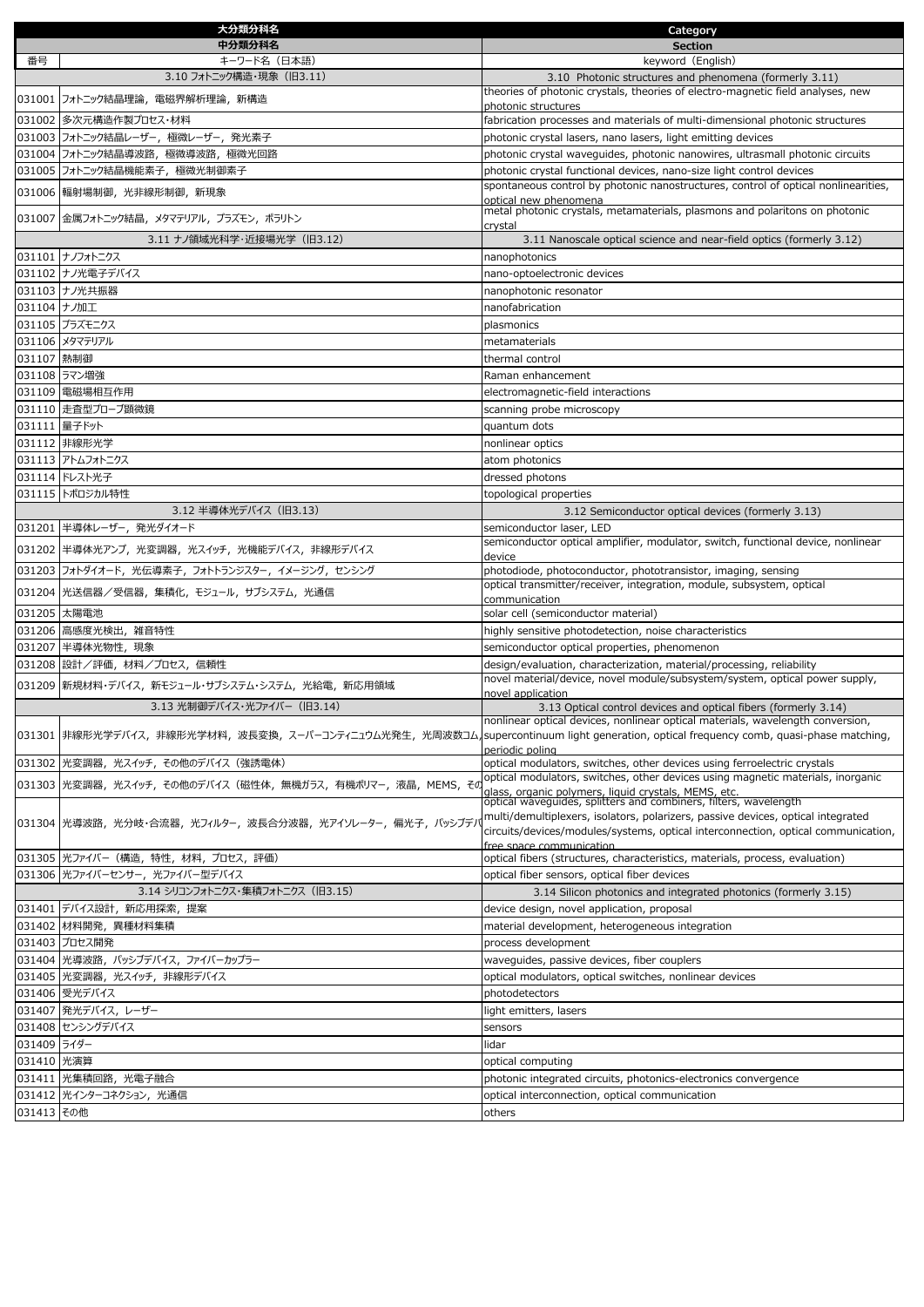|                  | 大分類分科名                                                                                         | Category                                                                                |
|------------------|------------------------------------------------------------------------------------------------|-----------------------------------------------------------------------------------------|
|                  | 中分類分科名                                                                                         | <b>Section</b>                                                                          |
| 番号               | キーワード名(日本語)                                                                                    | keyword (English)                                                                       |
|                  | 4. JSAP-Optica Joint Symposia 2022                                                             | 4. JSAP-Optica Joint Symposia 2022                                                      |
|                  | 4.1 Plasmonics and Nanophotonics                                                               | 4.1 Plasmonics and Nanophotonics                                                        |
|                  | 040101 enhanced spectroscopies                                                                 | enhanced spectroscopies                                                                 |
|                  | 040102 plasmonic nanospectroscopy and nanoimaging                                              | plasmonic nanospectroscopy and nanoimaging                                              |
|                  | 040103 plasmonic structures: design and fabrication                                            | plasmonic structures: design and fabrication                                            |
|                  | 040104 plasmonic devices, circuits and waveguides                                              | plasmonic devices, circuits and waveguides                                              |
|                  | 040105 metamaterials                                                                           | metamaterials                                                                           |
|                  | 040106 nanobio spectroscopy, microscopy, and imaging                                           | nanobio spectroscopy, microscopy, and imaging                                           |
|                  | 040107 biosensors                                                                              | biosensors                                                                              |
|                  | 4.2 Photonics Devices, Photonic Integrated Circuit and Silicon Photonics                       | 4.2 Photonics Devices, Photonic Integrated Circuit and Silicon Photonics                |
|                  | 040201 Semiconductor active and passive devices                                                | Semiconductor active and passive devices                                                |
|                  | 040202 Photonic integrated circuit                                                             | Photonic integrated circuit                                                             |
|                  | 040203 Silicon photonics                                                                       | Silicon photonics                                                                       |
|                  | 040204 Planer lightwave circuit                                                                | Planer lightwave circuit                                                                |
|                  | 040205 Optical fibers                                                                          | Optical fibers                                                                          |
|                  | 040206 Applications using photonic devices                                                     | Applications using photonic devices                                                     |
|                  | 4.3 Lasers and laser materials processing                                                      | 4.3 Lasers and laser materials processing                                               |
|                  | 040301 lasers, laser materials, technologies, applications                                     | lasers, laser materials, technologies, applications                                     |
|                  | 040302 ultrashort-pulse generation, characterization, technology, applications, frequency comb | ultrashort-pulse generation, characterization, technology, applications, frequency comb |
|                  | 040303 ultrafast, high-field phenomena                                                         | ultrafast, high-field phenomena                                                         |
|                  | 040304 application of laser to material processing and manipulation                            | application of laser to material processing and manipulation                            |
|                  | 040305 material modification by strong light field                                             | material modification by strong light field                                             |
|                  | 040306 material synthesis and device fabrication using laser                                   | material synthesis and device fabrication using laser                                   |
|                  | 4.4 Information Photonics                                                                      | 4.4 Information Photonics                                                               |
|                  | 040401 digital holography, computer-generated holography, holographic memory                   | digital holography, computer-generated holography, holographic memory                   |
|                  | 040402 three-dimensional imaging and sensing                                                   | three-dimensional imaging and sensing                                                   |
|                  | 040403 computational imaging, single-pixel imaging                                             | computational imaging, single-pixel imaging                                             |
|                  | 040404 three-dimensional display, aerial display                                               | three-dimensional display, aerial display                                               |
|                  | 040405 multispectral imaging, polarimetric imaging                                             | multispectral imaging, polarimetric imaging                                             |
|                  | 040406 adaptive optics                                                                         | adaptive optics                                                                         |
|                  | 040407 machine learning                                                                        | machine learning                                                                        |
|                  | 040408 photonics in computing and switching                                                    |                                                                                         |
|                  | 4.5 Nanocarbon and 2D Materials                                                                | photonics in computing and switching<br>4.5 Nanocarbon and 2D Materials                 |
|                  | carbon nanotubes                                                                               |                                                                                         |
| 040501<br>040502 | 2D semiconductors                                                                              | carbon nanotubes<br>2D semiconductors                                                   |
|                  |                                                                                                |                                                                                         |
| 040503<br>040504 | graphene<br>van der Waals heterostructures                                                     | graphene                                                                                |
| 040505           |                                                                                                | van der Waals heterostructures                                                          |
|                  | optical properties                                                                             | optical properties                                                                      |
| 040506           | growth of nanocarbons                                                                          | growth of nanocarbons                                                                   |
| 040507           | growth of 2D materials                                                                         | growth of 2D materials                                                                  |
| 040508           | transport properties                                                                           | transport properties                                                                    |
| 040509           | nanocarbon photonics                                                                           | nanocarbon photonics                                                                    |
| 040510           | 2D materials photonics                                                                         | 2D materials photonics                                                                  |
|                  | 4.6 Terahertz Photonics                                                                        | 4.6 Terahertz Photonics                                                                 |
| 040601           | THz generation and detection                                                                   | THz generation and detection                                                            |
| 040602           | THz optical elements (waveguides, metamaterials, photonicrystals)                              | THz optical elements (waveguides, metamaterials, photonicrystals)                       |
| 040603           | THz systems (spectroscopy, imaging, sensing)                                                   | THz systems (spectroscopy, imaging, sensing)                                            |
| 040604           | THz chemistry & biology                                                                        | THz chemistry & biology                                                                 |
| 040605           | THz application (communication, non-destructive testing and so on)                             | THz application (communication, non-destructive testing and so on)                      |
| 040606           | Terahertz science                                                                              | Terahertz science                                                                       |
| 040607           | Terahertz materials                                                                            | Terahertz materials                                                                     |
| 040608           | Terahertz physics                                                                              | Terahertz physics                                                                       |
| 040609           | Others                                                                                         | Others                                                                                  |
|                  | 4.7 Quantum Optics and Nonlinear Optics                                                        | 4.7 Quantum Optics and Nonlinear Optics                                                 |
| 040701           | quantum information and processing                                                             | quantum information and processing                                                      |
| 040702           | quantum communication                                                                          | quantum communication                                                                   |
| 040703           | quantum metrology                                                                              | quantum metrology                                                                       |
| 040704           | quantum devices                                                                                | quantum devices                                                                         |
| 040705           | quantum matter                                                                                 | quantum matter                                                                          |
| 040706           | nonlinear frequency conversion                                                                 | nonlinear frequency conversion                                                          |
| 040707           | nonlinear optical phenomena and multiphoton processes                                          | nonlinear optical phenomena and multiphoton processes                                   |
| 040708           | ultrafast nonlinear optics                                                                     | ultrafast nonlinear optics                                                              |
| 040709           | nonlinear fiber optics                                                                         | nonlinear fiber optics                                                                  |
| 040710           | nonlinear optical materials                                                                    | nonlinear optical materials                                                             |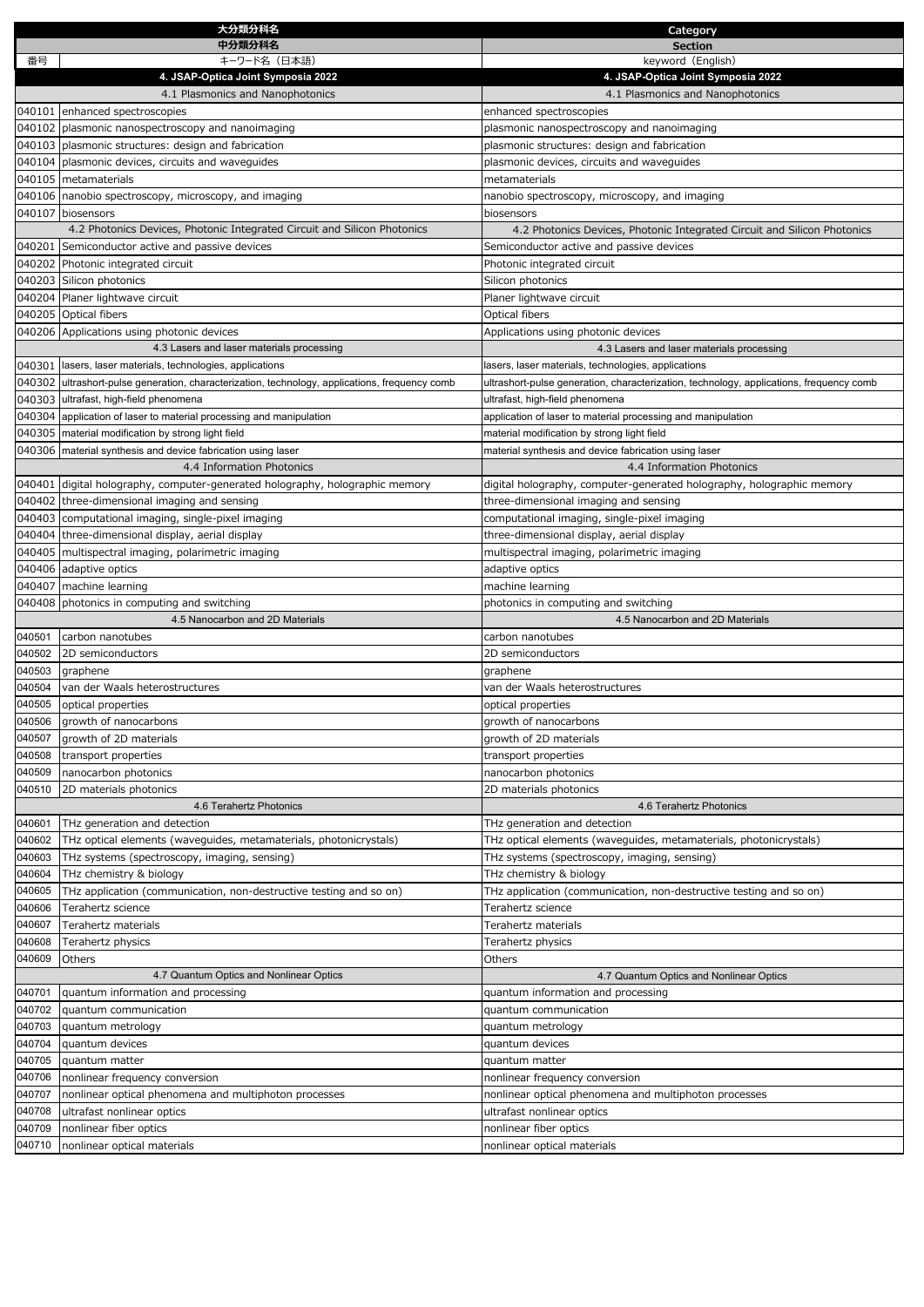|            | 大分類分科名                                   | Category                                                                           |
|------------|------------------------------------------|------------------------------------------------------------------------------------|
|            | 中分類分科名                                   | <b>Section</b>                                                                     |
| 番号         | キーワード名 (日本語)                             | keyword (English)                                                                  |
|            | 6.薄膜·表面                                  | <b>6.Thin Films and Surfaces</b>                                                   |
|            | 6.1 強誘電体薄膜                               | 6.1 Ferroelectric thin films                                                       |
|            | 060101 強誘電体・高誘電率薄膜                       | ferroelectric, dielectric thin films<br>multiferroic thin films                    |
|            | 060102 マルチフェイロック薄膜                       |                                                                                    |
|            | 060103 電極材料など                            | electrode materials                                                                |
|            | 060104 強誘電・圧電デバイス<br>060105 エナジーハーベスティング | ferroelectric, piezoelectric devices                                               |
|            | 060106 プロセス・評価技術                         | energy harvesting<br>process, characterization                                     |
|            | 6.2 カーボン系薄膜                              | 6.2 Carbon-based thin films                                                        |
|            | 060201 ダイヤモンド薄膜                          | diamond thin films                                                                 |
|            | 060202 微結晶ダイヤモンド                         | nanocrystalline diamond                                                            |
|            | 060203 非晶質カーボン薄膜                         | amorphous carbon thin films                                                        |
|            | 060204 B-C-N系薄膜                          | B-C-N thin films                                                                   |
|            | 060205 カラーセンター                           | Color center                                                                       |
|            | 6.3 酸化物エレクトロニクス                          | 6.3 Oxide electronics                                                              |
|            | 060301 エレクトロニクス機能探索                      | novel electronic functionality                                                     |
|            | 060302 強相関電子系                            | strongly correlated electron system                                                |
|            | 060303 抵抗変化メモリ                           | resistive switching memory                                                         |
|            | 060304 ワイドギャップ系、透明材料                     | wide band gap semiconductor, transparent material                                  |
|            | 060305 太陽電池、光触媒                          | solar cell, photocatalyst                                                          |
|            | 060306 イオン伝導、二次電池                        | ionic conduction, rechargeable battery                                             |
|            | 060307 薄膜、界面、ヘテロ構造                       | films, interfaces, heterostructures                                                |
|            | 6.4 薄膜新材料                                | 6.4Thin films and New materials                                                    |
|            | 060401 誘電性薄膜                             | dielectric thin films                                                              |
|            | 060402 磁性薄膜                              | magnetic thin films                                                                |
|            | 060403 半導性・導電性薄膜                         | semiconductive or electroconductive thin films                                     |
|            | 060404 金属薄膜など                            | metallic or intermetallic compound thin films                                      |
|            | 060405 フレキシブル薄膜                          | flexible thin films                                                                |
|            | 060406 薄膜ナノ構造                            | nanostructures of thin films                                                       |
|            | 060407 新材料・新技術・評価手法など                    | novel materials, related thin film technology, advanced characterization technique |
|            | 6.5 表面物理·真空                              | 6.5 Surface Physics, Vacuum                                                        |
| 060501 表面  |                                          | surfaces                                                                           |
| 060502 界面  |                                          | interfaces                                                                         |
| 060503 真空  |                                          | vacuum                                                                             |
| 060504 摩擦  |                                          | tribology                                                                          |
|            | 060505 表面ナノ構造                            | nanostructures on surfaces                                                         |
| 060506 計測法 |                                          | advanced measurements and analyses                                                 |
| 060507 理論  |                                          | theory                                                                             |
|            | 6.6 プローブ顕微鏡                              | 6.6 Probe Microscopy                                                               |
|            | 060601 走査型プローブ顕微鏡                        | scanning probe microscopy                                                          |
|            | 060602 ナノサイエンス                           | nanoscience                                                                        |
|            | 060603 ナノテクノロジー                          | nanotechnology                                                                     |
|            | 060604 ナノプローブ                            | nano-probe                                                                         |
|            | 060605 表面·界面評価                           | surfaces and interfaces                                                            |
|            | 060606 原子・分子操作など                         | manipulation of atoms and molecules                                                |
|            | 060607 ソフトマテリアル                          | soft material                                                                      |
|            | 7.ビーム応用                                  | 7. Beam Technology and Nanofabrication                                             |
|            | 7.1 X線技術                                 | 7.1 X-ray technologies                                                             |
| 070101 X線源 |                                          | X-ray sources                                                                      |
|            | 070102 X線光学素子                            | X-ray devices                                                                      |
|            | 070103 X線結像光学系                           | X-ray optics                                                                       |
|            | 070104 X線検出器                             | X-ray detectors                                                                    |
|            | 070105 X線顕微法                             | X-ray microscopes                                                                  |
|            | 070106 X線計測技術                            | X-ray measurement                                                                  |
|            | 070107 X線利用技術                            | X-ray applications                                                                 |
|            | 070108 X線データ処理                           | X-ray data analysis                                                                |
|            | 070109 EUV光源·関連技術                        | EUV sources and applications                                                       |
|            | 7.2 電子ビーム応用                              | 7.2 Applications and technologies of electron beams                                |
|            | 070201  電子顕微鏡による構造解析・分析                  | electron microscopic observation and analysis                                      |
|            | 070202 電子顕微鏡装置・手法の開発                     | development of electron microscopy                                                 |
|            | 070203 電顕試料作製法・関連要素技術                    | sample preparation methods and related techniques                                  |
|            | 070204 シミュレーション解析・画像処理法                  | simulation and image processing techniques                                         |
|            | 070205 電子源·材料                            | electron sources and materials                                                     |
|            | 070206 電子ビームデバイス                         | electron beam devices                                                              |
|            | 070207 電子ビーム理論・物理・シミュレーション               | fundamental, modeling and simulation for electron beam                             |
|            | 070208 電子ビーム計測・診断                        | measurement and diagnosis for electron beam                                        |
|            | 070209 電子ビーム応用・関連技術                      | applications and novel technologies for electron beam                              |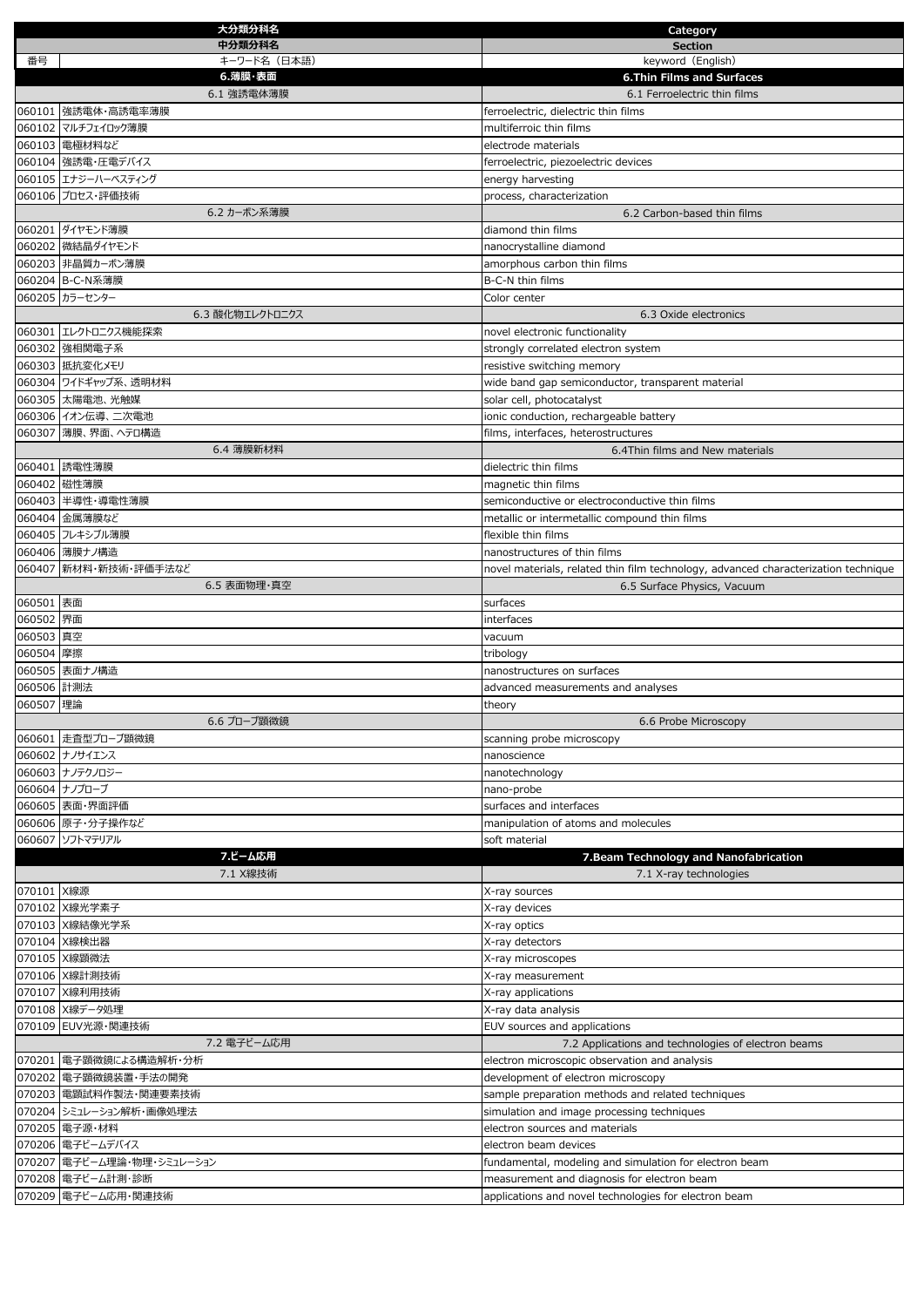|              | 大分類分科名                                            | Category                                                                                        |
|--------------|---------------------------------------------------|-------------------------------------------------------------------------------------------------|
|              | 中分類分科名                                            | <b>Section</b>                                                                                  |
| 番号           | キーワード名(日本語)                                       | keyword (English)                                                                               |
|              | 7.3 微細パターン・微細構造形成技術                               | 7.3 Micro/Nano patterning and fabrication                                                       |
| 070301 光リソ   |                                                   | optical lithography                                                                             |
|              | 070302 EUV·X線リソ                                   | EUV and X-ray lithography                                                                       |
|              | 070303 電子・イオンビームリソ                                | electron and ion beam lithography                                                               |
|              | 070304 熱ナノインプリント                                  | thermal nanoimprint                                                                             |
|              | 070305 光ナノインプリント                                  | UV nanoimprint                                                                                  |
|              | 070306 ソフトリソグラフィ&ディップペン                           | soft lithography & dip pen nanolithography                                                      |
|              | 070307 ナノインプリントツール                                | nanoimprint tools                                                                               |
| 070308 DSAリソ |                                                   | directed self-assembly lithography                                                              |
| 070309 レジスト  |                                                   | resists                                                                                         |
|              | 070310 モールド・マスク                                   | molds and masks                                                                                 |
|              | 070311 3D・非プレーナ                                   | three-dimensional and non-planar                                                                |
|              | 070312 アプリケーション                                   | applications                                                                                    |
| 070313 新技術   |                                                   | emerging technology                                                                             |
|              | 7.4 量子ビーム界面構造計測                                   | 7.4 Buried interface sciences with quantum beam                                                 |
|              | 070401 薄膜・多層膜の表面・界面の構造と機能                         | structure and functions of surfaces/interfaces of superlattices and multilayered thin           |
|              |                                                   | films<br>chemical composition, structure, electronic states of ultra thin films and nano        |
|              | 070402 超薄膜・ナノ材料の構造・化学組成・電子状態                      | materials                                                                                       |
|              | 070403 表面・埋もれた界面の可視化、イメージング                       | visualization and imaging of surfaces and buried interfaces                                     |
|              | 070404 表面・界面の微小領域構造計測・顕微分光                        | microscopic and spectroscopic analyses of surfaces and interfaces at the                        |
|              |                                                   | micro/nano scale<br>dynamics of surfaces and interfaces, ultra-high-speed measurements, in-situ |
|              | 070405 表面・界面のダイナミクス、超高速計測、その場計測                   | measurements                                                                                    |
|              | 070406 固液界面および液液界面の構造とダイナミクス                      | solid-liquid interfaces liquid-liquid interfaces, structures and dynamics                       |
|              | 070407 X線・中性子反射率法および関連技術の高度化                      | development of new instruments and analytical methods in X-ray and neutron                      |
|              |                                                   | reflectivity as well as related techniques                                                      |
|              | 070408 X線自由電子レーザー等の新光源の界面構造計測への応用<br>7.5 イオンビーム一般 | use of new sources such as X-ray free electron lasers                                           |
| 070501 イオン源  |                                                   | 7.5 Ion beams                                                                                   |
|              | 070502 イオンビーム応用装置                                 | ion sources<br>ion beam apparatuses                                                             |
|              | 070503 イオン・固体相互作用                                 | ion solid interactions                                                                          |
|              | 070504 イオン注入                                      | ion implantation                                                                                |
|              | 070505 イオンビーム蒸着                                   | ion beam deposition                                                                             |
|              | 070506 イオンビーム加工                                   | ion beam processes                                                                              |
|              | 070507 イオンビーム分析                                   | ion beam analysis                                                                               |
|              | 070508 イオン源・イオンビームの理論・物理                          | theory                                                                                          |
|              | 7.6 原子・分子線およびビーム関連新技術                             | 7.6 Atomic/molecular beams and beam-related new technologies                                    |
|              | 070601 原子・分子ビーム応用                                 | application of atomic/molecular beams                                                           |
|              | 070602 電子ビーム応用                                    | application of electron beam                                                                    |
|              | 070603 イオンビーム応用                                   | application of ion beam                                                                         |
|              | 070604 各種レーザー応用                                   | application of laser beam                                                                       |
|              | 070605 放射光応用                                      | application of synchrotron radiation                                                            |
|              | 070606 ビーム励起表面反応                                  | beam-induced surface phenomena/reactions                                                        |
|              | 070607 ビーム発生装置                                    | beam-related new instrumentation                                                                |
|              | 070608 ビーム応用新技術 その他                               | beam-related new technologies and other topics                                                  |
|              | 8.プラズマエレクトロニクス                                    | 8.Plasma Electronics                                                                            |
|              | 8.1 プラズマ生成・診断                                     | 8.1 Plasma production and diagnostics                                                           |
|              | 080101 マイクロ波プラズマの生成・制御                            | production and control of microwave plasmas                                                     |
|              | 080102 RF プラズマの生成・制御                              | production and control of RF plasmas                                                            |
|              | 080103 大気圧非熱平衡プラズマの生成・制御                          | production and control of atmospheric non-thermal plasmas                                       |
|              | 080104  熱プラズマの生成・制御                               | production and control of thermal plasmas                                                       |
|              | 080105 気液界面・液中プラズマの生成・制御                          | production and control of plasmas in or on liquid                                               |
|              | 080106 反応性プラズマの生成・制御                              | production and control of reactive plasmas                                                      |
|              | 080107 プラズマ生成・制御の数値計算・シミュレーション                    | simulations of plasma production and control                                                    |
|              | 080108 その他のプラズマの生成・制御                             | production and control of other plasmas                                                         |
|              | 080109 プラズマ計測技術 (光学的計測)                           | optical measurements and diagnostics                                                            |
|              | 080110 プラズマ計測技術 (粒子計測)                            | particle measurements and diagnostics                                                           |
|              | 080111 固相・液相表面計測技術                                | solid and liquid surface condition measurements                                                 |
|              | 080112 プラズマ・表面反応と計測技術                             | plasma/surface reactions and diagnostics                                                        |
|              | 080113 プロセスモニタリング技術                               |                                                                                                 |
|              |                                                   | process monitoring techniques                                                                   |
|              | 080114 その他のプラズマ診断・計測技術                            | other measurement and diagnostic techniques                                                     |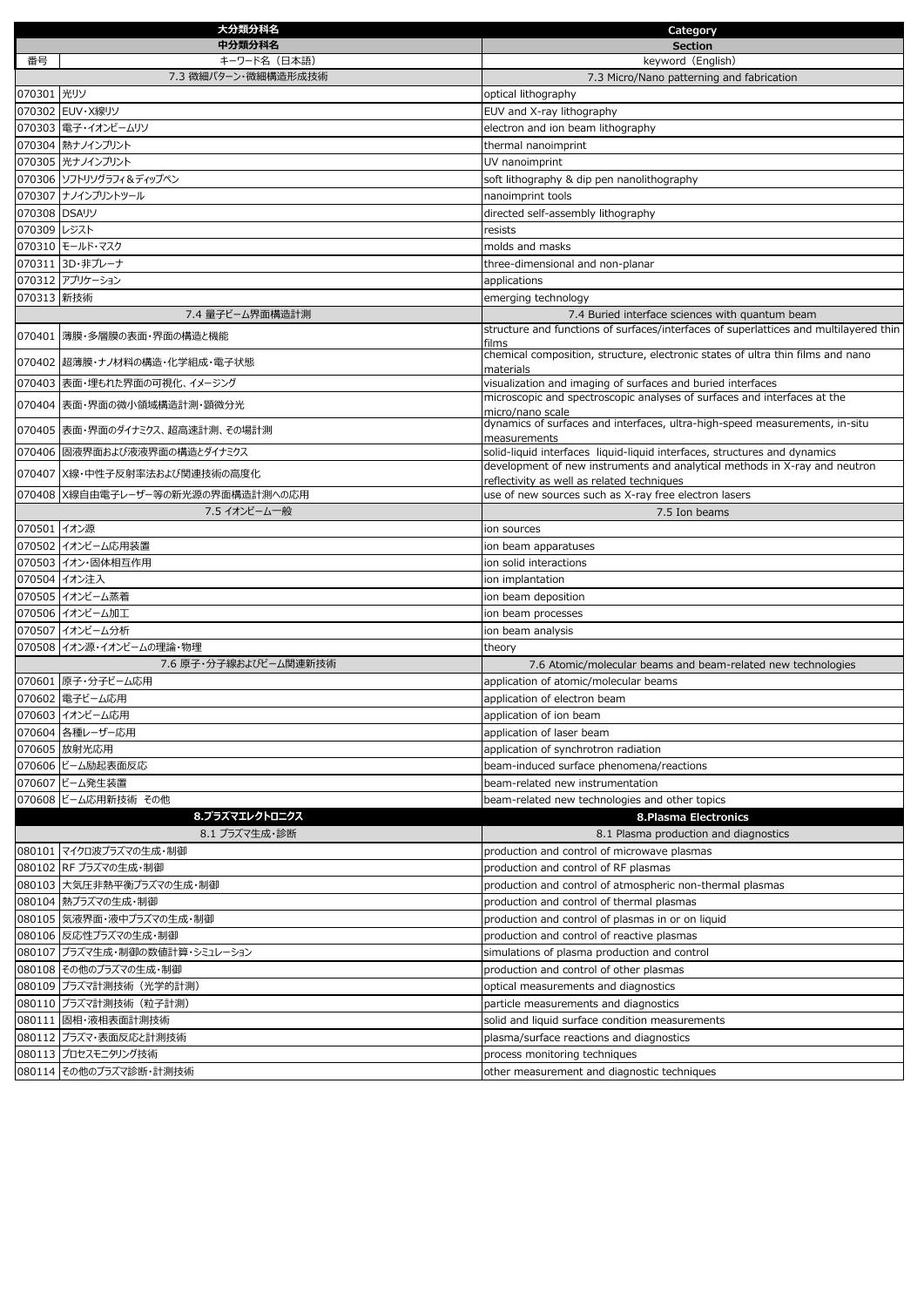|             | 大分類分科名                                        | Category                                                                                     |
|-------------|-----------------------------------------------|----------------------------------------------------------------------------------------------|
| 番号          | 中分類分科名<br>キーワード名(日本語)                         | <b>Section</b><br>keyword (English)                                                          |
|             | 8.2 プラズマ成膜・エッチング・表面処理                         | 8.2 Plasma deposition of thin film, plasma etching and surface treatment                     |
|             | 080201 CVD・PVD・スパッタリング                        | CVD, PVD and sputtering                                                                      |
|             | 080202 表面処理・表面改質・表面修飾                         | surface treatment, modification, and functionalization                                       |
|             | 080203 有機プロセス                                 | organic- and bio-processing                                                                  |
|             | 080204 成膜・表面処理装置および制御技術                       | equipment and control technique                                                              |
|             | 080205 プロセスクリーン化                              | process cleaning                                                                             |
|             | 080206 微粒子合成                                  | particle growth                                                                              |
|             | 080207 アーク・プラズマジェット応用                         | applications using arc and plasma jets                                                       |
|             | 080208 Si・金属のエッチング                            | etching technology for Si and conductive materials                                           |
|             | 080209 絶縁膜のエッチング<br>080210 ダメージ・プロセスインテグレーション | etching technology for dielectric materials<br>plasma induced damage and process integration |
|             | 080211  新材料・新構造のエッチング                         | etching technology for new materials and new structures                                      |
|             | 080212 モデリングおよびシミュレーション                       | modeling and simulation                                                                      |
|             | 080213 エッチング装置および制御技術                         | equipment and its control                                                                    |
|             | 8.3 プラズマナノテクノロジー                              | 8.3 Plasma nanotechnology                                                                    |
|             | 080301 ナノチューブ・ナノウォール・ナノホーン・グラフェン              | nanotubes, nanowalls, nanohorns and graphene                                                 |
|             | 080302 フラーレン及びナノ粒子                            | fullerenes and nano particles                                                                |
|             | 080303 プラズマナノ加工                               | plasma nanoprocessing                                                                        |
|             | 080304 自己組織化・自己整合膜                            | self-organized and self-assembled films                                                      |
|             | 080305 構造制御・新構造<br>080306 材料合成                | structure control and new structure<br>synthesis of nanostructured materials                 |
|             | 080307 ナノ構造による新機能                             | properties and functions enhanced by nanostructure                                           |
|             | 080308 デバイス応用                                 | nanodevices                                                                                  |
|             | 8.4 プラズマライフサイエンス                              | 8.4 Plasma life sciences                                                                     |
|             | 080401 プラズマバイオ応用                              | plasma biological applications                                                               |
|             | 080402 プラズマ医療応用                               | plasma medical applications                                                                  |
|             | 080403 プラズマ農業応用                               | plasma agricultural applications                                                             |
|             | 080404 プラズマ水産応用                               | plasma fishery applications                                                                  |
|             | 8.5 プラズマ現象・新応用・融合分野                           | 8.5 Plasma phenomena, emerging area of plasmas and their new applications                    |
|             | 080501 原子分子·放電過程                              | fundamental processes in atomic, molecular and gas discharges                                |
|             | 080502 光源及びディスプレイ<br>080503 レーザプラズマ           | light sources and displays<br>laser plasmas                                                  |
|             | 080504 プラズマフォトニクス                             | plasma photonics                                                                             |
|             | 080505 環境・エネルギー応用                             | environmental and energy applications                                                        |
|             | 080506   液体・液中プラズマ応用                          | liquid and in-liquid plasma applications                                                     |
|             | 080507 新しいプラズマ応用                              | novel plasma applications                                                                    |
|             | 8.6 Plasma Electronics English Session        | 8.6 Plasma Electronics English Session                                                       |
|             | 080601 プラズマ生成・制御                              | plasma production and control                                                                |
|             | 080602 プラズマ診断・計測                              | plasma measurements and diagnostics                                                          |
|             | 080603 プラズマ成膜・表面処理<br>080604 プラズマエッチング        | plasma deposition of thin film and surface treatment<br>plasma etching                       |
|             | 080605 プラズマナノテクノロジー                           | plasma nanotechnology.                                                                       |
|             | 080606 プラズマライフサイエンス                           | plasma life sciences                                                                         |
|             | 080607 プラズマ現象・新応用・融合分野                        | plasma phenomena, emerging area of plasmas and their new applications                        |
|             | 8.7 プラズマエレクトロニクス分科内招待講演                       | 8.7 Plasma Electronics Invited Talk                                                          |
|             | 080701 分科内招待講演                                | Plasma Electronics Invited Talk                                                              |
|             | 8.8 プラズマエレクトロニクス分科会賞受賞記念講演                    | 8.8 Plasma Electronics Division Award Speech                                                 |
|             | 080801 プラズマエレクトロニクス分科会賞受賞記念講演                 | Plasma Electronics Division Award Speech                                                     |
|             | 9. 応用物性<br>9.1 誘電材料·誘電体                       | 9. Applied Materials Science<br>9.1 Dielectrics, ferroelectrics                              |
|             | 090101 誘電性・圧電性・強誘電性                           | dielectric, piezoelectric, and ferroelectric properties                                      |
|             | 090102 強誘電・圧電・光学デバイス                          | ferroelectric, piezoelectric, and optical devices                                            |
|             | 090103 分極現象                                   | polarization phenomena                                                                       |
|             | 090104 セラミックス作製・単結晶育成                         | ceramic fabrication $\cdot$ crystal growth                                                   |
|             | 090105 強誘電性高分子・液晶                             | ferroelectric polymers and liquid crystals                                                   |
|             | 090106 基礎·測定法                                 | fundamentals $\cdot$ measurement techniques                                                  |
|             | 9.2 ナノ粒子・ナノワイヤ・ナノシート                          | 9.2 Nanoparticles, Nanowires and Nanosheets                                                  |
| 090201 ナノ粒子 | 090202 ナノワイヤ                                  | nanoparticles                                                                                |
|             | 090203 ナノシート                                  | nanowires<br>nanosheets                                                                      |
|             | 090204 粉体・微粒子 (帯電・放電・イオン)                     | powder and fine particles: electric charge, discharge, and ions                              |
|             | 090205 ナノ粒子・ナノワイヤ・ナノシート複合/有機・無機複合構造           | hybrids between nanoparticles, nanowires and nanosheets / hybrids between                    |
|             |                                               | inorganic and organic nano-materials                                                         |
|             | 090206 形成メカニズム                                | formation mechanisms                                                                         |
|             | 090207 ナノ物性評価<br>090208 計測技術                  | characterization of nano-material properties<br>characterization methods                     |
|             |                                               | applications to nanobiotechnologies / energy harvesting technologies / novel and             |
|             | 090209 ナノバイオ応用・エナジーハーベスト技術・新機能・多機能デバイス化技術     | multi-functional device technologies                                                         |
|             | 090210 安全性評価                                  | safety evaluation on nano-materials                                                          |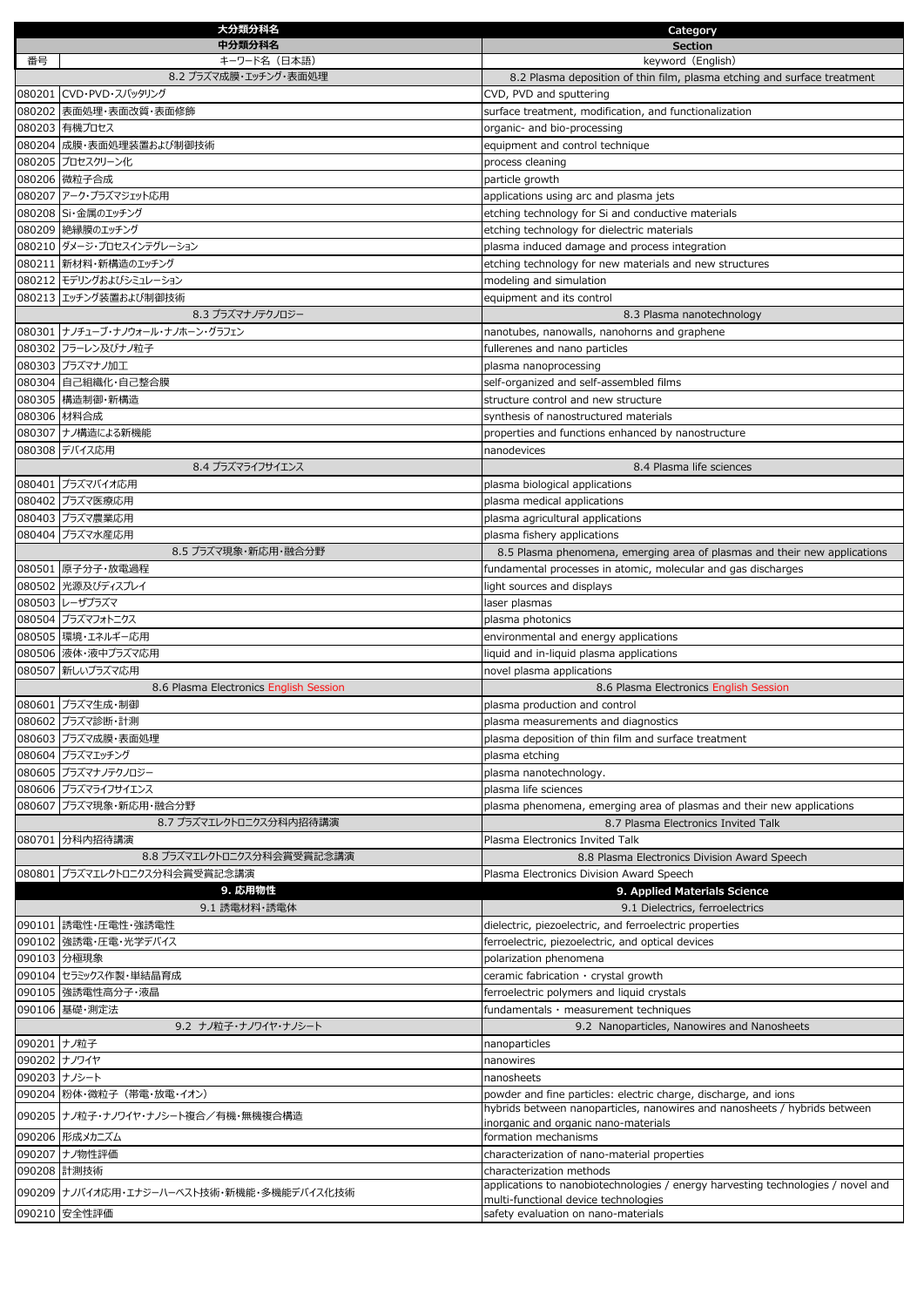|             | 大分類分科名                                         | Category                                                                                                                                 |
|-------------|------------------------------------------------|------------------------------------------------------------------------------------------------------------------------------------------|
|             | 中分類分科名                                         | <b>Section</b>                                                                                                                           |
| 番号          | キーワード名(日本語)                                    | keyword (English)                                                                                                                        |
|             | 9.3 ナノエレクトロニクス                                 | 9.3 Nanoelectronics                                                                                                                      |
|             | 090301   量子・ナノデバイス                             | nano-scale quantum devices                                                                                                               |
|             | 090302 ナノ材料とプロセス                               | nano-scale material processing                                                                                                           |
|             | 090303 ナノ物性と機能                                 | properties and functionalities of nano-scale materials                                                                                   |
|             | 090304 新概念デバイスとアーキテクチャ                         | emerging devices and architectures                                                                                                       |
|             | 090305 量子情報                                    | quantum information                                                                                                                      |
|             | 9.4 熱電変換                                       | 9.4 Thermoelectric conversion                                                                                                            |
|             | 090401 酸化物 / 硫化物                               | oxides / sulfides                                                                                                                        |
|             | 090402 窒化物 / ホウ化物<br>090403 シリサイド              | nitrides / borides<br>silicides                                                                                                          |
|             | 090404 無機材料                                    |                                                                                                                                          |
|             | 090405 有機材料 / 有機・無機複合材料                        | inorganic materials<br>organic materials / inorganic and organic composite materials                                                     |
|             | 090406 ナノ構造 / マイクロ構造                           | nanostructure / microstructure                                                                                                           |
|             | 090407 システム・モジュール                              | systems and modules                                                                                                                      |
|             | 090408 計測技術                                    | measurements                                                                                                                             |
| 090409 その他  |                                                | others                                                                                                                                   |
|             | 9.5 新機能材料・新物性                                  | 9.5 New functional materials and new phenomena                                                                                           |
|             | 090501 新機能材料・新物性の探索                            | new functional materials and new phenomena                                                                                               |
|             | 090502 新機能性材料・新物性の評価方法                         | evaluation method for new functional materials and new phenomena                                                                         |
|             | 090503 発光材料・記録材料・磁気歪材料・センサー応用                  | luminescence materials, recording materials, magnetostrictive materials and                                                              |
|             |                                                | sensor materials                                                                                                                         |
|             | 090504 環境半導体・吸蔵合金・発熱放熱材料                       | environmentally-friendly materials, storage alloys and heat-generating and heat-<br>radiating materials                                  |
|             | 090505 交差相関現象                                  | cross correlated phenomena                                                                                                               |
|             | 090506 強相関電子物性・強相関エレクトロニクス                     | strongly correlated electron system, electronics based on strongly correlated                                                            |
|             |                                                | electrons                                                                                                                                |
|             | 090507 トポロジカル絶縁体・ワイル半金属・トポロジカル超伝導体             | Topological Insulators, Weyl Semimetals, Topological Superconductors                                                                     |
|             | 090508 有機磁性体・有機半導体                             | organic magnetic material and semiconductor                                                                                              |
|             | 090509 オキシカルコゲナイド・オキシプニクタイド・オキシナイトライドの物性       | physical properties of oxychalcogenides, oxypnictides, oxynitrides                                                                       |
|             | 090510 金属・絶縁体転移                                | metal-insulator transition                                                                                                               |
|             | 090511 多元化合物の物性                                | physical properties of multinary compounds                                                                                               |
|             | 090512 電荷・スピン・軌道自由度の物性                         | physics on charge, spin, and orbital degrees of freedom                                                                                  |
|             | 090513 非ドープ非磁性半導体の強磁性                          | Ferromagnetism of non-magnetic semiconductor without any dopants                                                                         |
| 090514      | 新機能性薄膜複合材料の作製と評価<br>10.スピントロニクス・マグネティクス        | Fabrication and evaluation of novel functional complex films<br>10. Spintronics and Magnetics                                            |
|             |                                                | 10.1 Emerging materials in spintronics and magnetics (including fabrication and                                                          |
|             | 10.1 新物質・新機能創成(作製・評価技術)(英語による講演を強く推奨)          | characterization methodologies)                                                                                                          |
|             |                                                | (English presentations are welcomed)                                                                                                     |
|             | 100101 ホイスラー磁性体とそのヘテロ接合                        | magnetic heusler alloys and related heterostructures                                                                                     |
|             | 100102 金属磁性体材料とそのヘテロ接合                         | other magnetic-metals and related heterostructures                                                                                       |
|             | 100103 酸化物・窒化物磁性材料とそのヘテロ接合                     | oxide- and nitride-based magnetic compounds and related heterostructures                                                                 |
|             | 100104 マルチフェロイック材料、およびそのヘテロ接合                  | multi-ferroic materials and related heterostructures<br>fabrication and numerical simulations on magnetic nano-structures (including the |
|             | 100105 磁性体ナノ構造 (微粒子含む) とその作製方法・シミュレーション        | particles)                                                                                                                               |
|             | 100106 新規評価手法、およびその応用                          | emerging characterization methods and their applications                                                                                 |
|             | 10.2 スピン基盤技術・萌芽的デバイス技術 (英語による講演を強く推奨)          | 10.2 Fundamental and exploratory device technologies for spin                                                                            |
|             | 100201 磁化・スピンダイナミクス                            | (English presentations are welcomed)<br>Magnetization and spin dynamics                                                                  |
| 100202 スピン流 |                                                | Spin current                                                                                                                             |
|             | 100203 磁化・スピン制御                                | Magnetization and spin manipulation                                                                                                      |
|             | 100204 スピン注入・輸送・検出                             | Spin injection, transport, detection                                                                                                     |
|             | 100205 スピントランジスタ                               | Spin transistor                                                                                                                          |
|             |                                                | 10.3 Spin devices, magnetic memories and storages                                                                                        |
|             | 10.3 スピンデバイス・磁気メモリ・ストレージ技術 (英語による講演を強く推奨)      | (English presentations are welcomed)                                                                                                     |
|             | 100301 GMR·TMR                                 | GMR, TMR                                                                                                                                 |
|             | 100302 高周波デバイス                                 | High frequency device                                                                                                                    |
|             | 100303 磁場センサー                                  | magnetic field sensor                                                                                                                    |
|             | 100304 磁気光学素子                                  | Magneto-optical device                                                                                                                   |
|             | 100305 磁気記録技術                                  | Magnetic recording                                                                                                                       |
|             | 100306 磁気メモリ                                   | Magnetic memory                                                                                                                          |
|             | 100307 デバイス作製技術                                | Device fabrication technology                                                                                                            |
|             | 100308 不揮発性ロジック回路                              | Non-volatile logic circuit                                                                                                               |
|             | 100309 スピントロニクス回路設計                            | Spintronics circuit design<br>10.4 Spintronics in semiconductor, topological material, superconductor, and                               |
|             | 10.4 半導体・トポロジカル・超伝導・強相関スピントロニクス (英語による講演を強く推奨) | multiferroics (English presentations are welcomed)                                                                                       |
|             | 100401  磁性半導体(III-V族、II-VI族、IV族等)材料とそのヘテロ接合    | Magnetic semiconductors (III-V, II-VI, IV etc) and its heterostructures                                                                  |
|             | 100402 半導体へテロ構造、磁性体/非磁性体界面                     | Semiconductor heterostructures, dissimilar interfaces                                                                                    |
|             | 100403 超伝導・強相関電子材料                             | Superconductor and multiferroic materials                                                                                                |
|             | 100404 スピンフォトニクス、スピンフォノニクス                     | Spin photonics, Spin phononics                                                                                                           |
|             | 100405 スピン軌道相互作用                               | Spin orbit interaction                                                                                                                   |
|             | 100406 半導体・酸化物へのスピン注入・輸送・検出                    | Spin injection, spin transport, spin detection in semiconductors or oxides                                                               |
|             | 100407 有機・分子・層状半導体                             | Organic, molecular, and layered semiconductors                                                                                           |
|             | 100408 トポロジカル絶縁体、ディラック半金属、ワイル半金属               | Topological insulators, Dirac semimetals, Weyl semimetals                                                                                |
|             | 100409 量子スピン制御・計測                              | Quantum spin manipulation and sensing                                                                                                    |
|             | 100410 量子ビット・量子計算・量子通信                         | Quantum bit, quantum computation, and quantum communication                                                                              |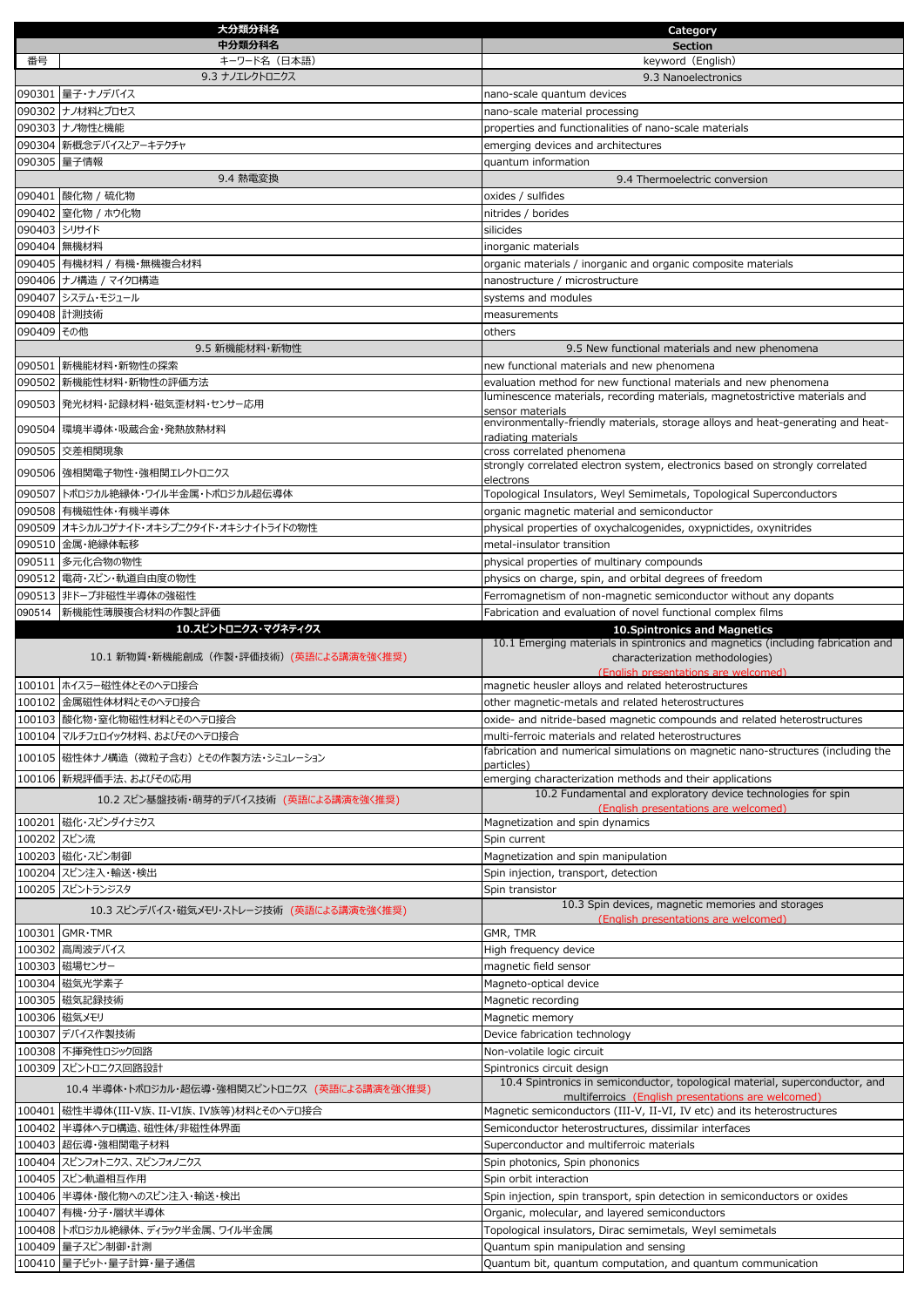|            | 大分類分科名                                                 | Category                                                                                                   |
|------------|--------------------------------------------------------|------------------------------------------------------------------------------------------------------------|
|            | 中分類分科名                                                 | <b>Section</b>                                                                                             |
| 番号         | キーワード名(日本語)                                            | keyword (English)                                                                                          |
|            | 10.5 磁場応用(英語による講演を強く推奨)                                | 10.5 Application of magnetic field                                                                         |
|            | 100501 磁場配向                                            | (English presentations are welcomed)<br>magnetic orientation                                               |
|            | 100502 磁場中の結晶成長                                        | Crystal growth under magnetic fields                                                                       |
|            | 100503 磁場中の計測/分析技術                                     | Measurement and analytical techniques under magnetic fields                                                |
|            | 100504 磁気分離                                            | magnetic separation                                                                                        |
|            | 100505 磁場や磁性体を用いた応用技術                                  | Applied techniques using magnetic fields and magnetic materials                                            |
|            | 100506 磁場を利用した機能性材料                                    | Functional materials using magnetic fields                                                                 |
|            | 100507 磁気と生物及び生体材料                                     | Magnetics for biology and biomaterials                                                                     |
|            | 11.超伝導                                                 | 11.Superconductivity                                                                                       |
|            | 11.1 基礎物性                                              | 11.1 Fundamental properties                                                                                |
|            | 110101 基礎研究, 新現象, 物理, 化学, 基礎理論                         | basic research & theory, new phenomena, physics and chemistry                                              |
|            | 110102 結晶育成, 置換効果, インターカレーション                          | crystal growth, element substitution effect, intercalation                                                 |
|            | 110103 ジョセフソン効果, 固有接合                                  | Josephson effect, intrinsic Josephson junctions                                                            |
|            | 110104 磁束状態, 高周波応答                                     | vortex states, high-frequency response                                                                     |
|            | 110105 新超伝導材料, 新評価技術, その他                              | new superconducting materials, new measurement techniques, others                                          |
|            | 110106 銅酸化物超伝導体                                        | cuprate superconductors                                                                                    |
|            | 110107 ニクタイド系超伝導体                                      | pnictide-based superconductors                                                                             |
|            | 110108 金属系超伝導体, 有機超伝導体などその他化合物系                        | single-element and alloy superconductors, organic superconductors, other                                   |
|            |                                                        | compounds superconductors<br>11.2 Thin and thick superconducting films, coated conductors and film crystal |
|            | 11.2 薄膜,厚膜,テ−ブ作製ブロセスおよび結晶成長                            | growth                                                                                                     |
|            | 110201 YBCO, REBCO系薄膜                                  | YBCO and REBCO superconducting thin films                                                                  |
|            | 110202 Bi系, TI系, Hg系薄膜                                 | Bi-, Tl- and Hg-based superconducting thin films                                                           |
|            | 110203 テープ状線材プロセス、長尺化およびそれらの高性能化                       | tape, long-length coated conductor processing and the increasing performance                               |
|            | 110204 薄膜作製プロセス、大面積化およびそれらの高性能化                        | thin film deposition, large-area processing and the increasing performance                                 |
|            | 110205 低温系薄膜                                           | LTS thin films                                                                                             |
|            | 110206 膜結晶成長                                           | film crystal growth                                                                                        |
|            | 110207 シミュレーション及びその他                                   | simulation and others                                                                                      |
|            | 11.3 臨界電流, 超伝導パワー応用                                    | 11.3 Critical Current, Superconducting Power Applications                                                  |
|            | 110301 臨界電流, ピンニング, E-J特性                              | critical current, pinning, E-J characteristics                                                             |
|            | 110302 電磁現象                                            | electromagnetic phenomenon                                                                                 |
|            | 110303 膜特性評価                                           | evaluation of characteristics of thin films                                                                |
|            | 110304 線材特性評価                                          | evaluation of characteristics of wires                                                                     |
|            | 110305 バルク特性評価                                         | evaluation of characteristics of bulks                                                                     |
|            | 110306 超伝導パワー応用                                        | superconducting power applications                                                                         |
|            | 110307 評価方法                                            | methods of evaluations                                                                                     |
|            | 110308 シミュレーション及びその他                                   | simulation and others                                                                                      |
|            | 11.4 アナログ応用および関連技術                                     | 11.4 Analog applications and their related technologies                                                    |
|            | 110401 SQUIDおよびその応用 (素子構造, 素子特性, アンプなど)                | SQUID and its applications (device structures, properties of devices, amplifiers,                          |
|            | マイクロ波素子とその応用(マイクロ波受動素子,フィルター,アンテナ,チューナブル・フィルター,能動      | $etc.$ )<br>microwave devices and applications (microwave passive devices, filters, antennas,              |
| 110402     | 素子など)                                                  | tunable filters, active devices, etc.)                                                                     |
| 110403     | ミクサ・発信器・検出器(ヘテロダイン検出器,発信器,ボロメーター,STJ検出器,転移端セン          | mixers, transmitters, and receivers (heterodyne receivers, transmitters,                                   |
|            | サー, ナノワイヤ単一光子検出器など)                                    | bolometers, STJ detectors, transition edge sensors, SSPD)                                                  |
|            | 110404 その他のアナログデバイス                                    | other analog devices<br>advanced measurement applications and its related technologies (SQUID              |
|            | 110405  先端計測応用および関連技術(SQUID計測, 電圧標準, 冷却装置, 磁気シールド技術など) | measurements, voltage standards, cryogenic systems, magnetic shielding                                     |
|            |                                                        | technologies, etc.)                                                                                        |
|            | 11.5 接合,回路作製プロセスおよびデジタル応用                              | 11.5 Junction and circuit fabrication process, digital applications                                        |
|            | 110501 ジョセフソン接合作製技術 (低温超伝導, 高温超伝導, その他NbN, MgB2など)     | Josephson junction fabrication process (LTS, HTS, NbN, MgB2, etc.)                                         |
|            | 110502 回路作製プロセス (低温超伝導, 高温超伝導, その他NbN, MgB2など)         | circuit fabrication process (LTS, HTS, NbN, MgB2, etc.)                                                    |
|            | 110503 回路設計技術 (回路シミュレーション, 最適設計, 統合設計技術)               | circuit design (simulation, optimization, design tools, etc.)                                              |
|            | 110504  小中規模集積回路応用 (超伝導AD変換器など)                        | small-scale circuit applications (ADC, detector system, etc.)                                              |
|            | 110505  大規模集積回路応用(超伝導サ−バ−,超伝導ル−タ−など)                   | large-scale applications (server, router, etc.)                                                            |
|            | 110506  量子情報技術 (量子ビット、量子情報回路、制御・読み出し回路など)              | quantum information technology (quantum bit, quantum information circuit,                                  |
| 110507 その他 |                                                        | control and read-out circuits for qubit etc.)<br>other applications                                        |
|            |                                                        |                                                                                                            |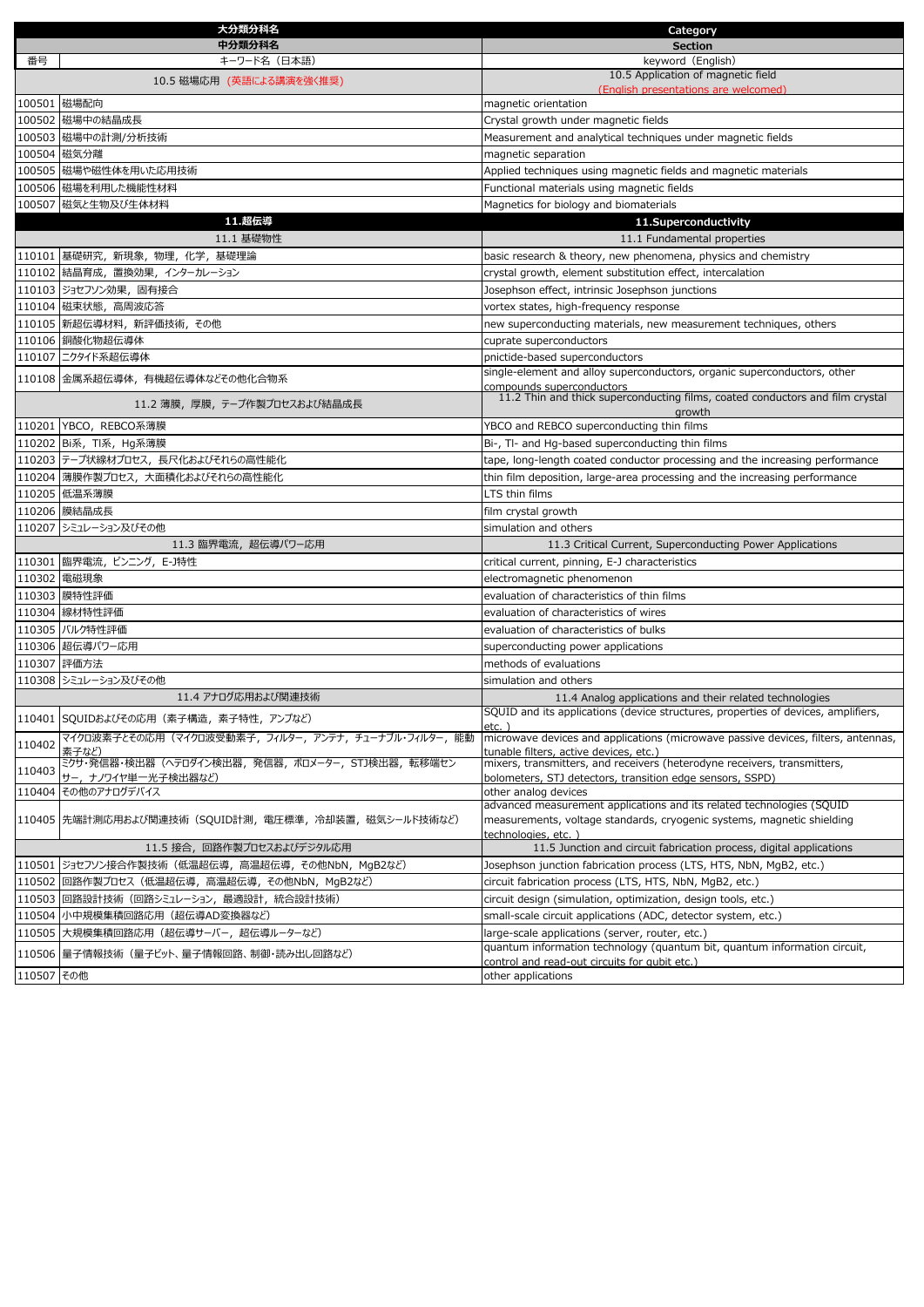|            | 大分類分科名                                                         | Category                                                                                                                                              |
|------------|----------------------------------------------------------------|-------------------------------------------------------------------------------------------------------------------------------------------------------|
|            | 中分類分科名                                                         | <b>Section</b>                                                                                                                                        |
| 番号         | キーワード名 (日本語)<br>12.有機分子・バイオエレクトロニクス                            | keyword (English)<br>12. Organic Molecules and Bioelectronics                                                                                         |
|            | 12.1 作製・構造制御                                                   | 12.1 Fabrications and Structure Controls                                                                                                              |
|            | 120101 ドライプロセス (真空蒸着, CVD)                                     | dry processes (vacuum evaporation, chemical vapor deposition)                                                                                         |
| 120102     | ウェットプロセス(スピンコート, ディップコート, スプレー法, インクジェット法, LB法, 自己組織化,         | wet processes (spin coating, dip coating, spray deposition, inkjet printing,                                                                          |
|            | SAM)<br>120103 エピタキシャル成長                                       | Langmuir-Blodgett technique, self-organization, self-assembled monolayer)<br>epitaxy, epitaxial growth                                                |
|            | 120104 電気化学的結晶成長                                               | electrochemical crystal growth                                                                                                                        |
|            | 120105 ナノ・マイクロ製造技術                                             | nanofabrication, microfabrication                                                                                                                     |
|            | 120106 分子配列・配向制御 (薄膜, 単結晶)                                     | control of molecular alignment, orientation (thin film, crystalline materials)                                                                        |
|            | 120107 液晶 (相転移, 秩序構造, 高分子ネットワーク構造)                             | liquid crystals (phase transition, structure and ordering, polymer network)                                                                           |
|            | 120108 液晶配向制御 (配向材料, 光配向, アンカーリング)                             | liquid crystal alignment (surface alignment, photoalignment, anchoring)                                                                               |
|            | 120109 有機ナノ結晶, ナノ構造体                                           | organic nanocrystals, nanoarchitecture                                                                                                                |
|            | 120110 ナノポア, ナノシート                                             | nanopores, nanosheets                                                                                                                                 |
| 120111 微粒子 |                                                                | micro and nanoparticles                                                                                                                               |
|            | 120112 有機無機ハイブリッド                                              | organic-inorganic hybrids                                                                                                                             |
|            | 120113 その他作製技術<br>12.2 評価・基礎物性                                 | other fabrication techniques                                                                                                                          |
|            | 120201  走査型プローブ顕微鏡(STM, AFM, KPFM, SNOMなど)                     | 12.2 Characterization and Materials Physics<br>scanning probe microscopy (STM, AFM, KPFM, SNOM etc.)                                                  |
|            |                                                                | spectroscopy analyses (photoelectron, laser, vibrational, transient spectroscopy,                                                                     |
|            | 120202  分光学的評価(光電子分光, レーザー分光, 振動分光, 過渡分光, 時間分解分光, PYS, ESR     | time-resolved spectroscopy, PYS, ESR, thermally stimulated current etc.)                                                                              |
|            | 120203 構造解析 (X線回折, 電子線回折など)                                    | structure analyses (X-ray diffraction, electron beam diffraction etc.)                                                                                |
|            | 120204 表面プラズモン共鳴・分光                                            | surface plasmon resonance and spectroscopy                                                                                                            |
|            | 120205 キャリア輸送現象, 熱輸送現象                                         | carrier transport phenomena, thermal transport phenomena                                                                                              |
|            | 120206 単一分子エレクトロニクス・フォトニクス                                     | molecular-scale electronics and photonics<br>new characterization methods including machine learning, theoretical study and                           |
|            | 120207 新規評価手法 (機械学習を含む) , 基礎物性理論, シミュレーション                     | simulation                                                                                                                                            |
|            | 120208 萌芽的デバイス (ニューロモルフィック、ダイナミクスなど)                           | novel devices (neuromorphic, dynamics etc.)                                                                                                           |
|            | 120209 その他物性評価                                                 | other analyses and characterization methods                                                                                                           |
|            | 12.3 機能材料・萌芽的デバイス                                              | 12.3 Functional Materials and Novel Devices                                                                                                           |
|            | 120301  電子・光機能材料(分子設計,合成,評価)                                   | electronic & optical functional materials (molecular design, synthesis, evaluations)                                                                  |
|            | 120302 液晶材料                                                    | liquid crystal materials                                                                                                                              |
|            | 120303 有機半導体                                                   | organic semiconductors                                                                                                                                |
|            | 120304 導電性高分子                                                  | conductive polymer materials                                                                                                                          |
|            | 120305 自己組織化材料                                                 | self-assembled materials                                                                                                                              |
|            | 120306 ソフトマテリアル (ゲル, コロイド, エラストマーなど)                           | soft materials (gels, colloids, elastomers, etc.)<br>optical functionalities (nonlinear optics, photoinduced structural changes &                     |
|            | 120307 材料光機能 (非線形光学, 光構造変化・光異性化, 発光, レーザー発振など)                 | photochromisms, emission, lasing, etc.)                                                                                                               |
|            | 120308 エキシトン・プラズモンエンジニアリング                                     | exciton plasmon engineering                                                                                                                           |
|            | 120309 電子機能デバイス (光電変換, 熱電変換, センサー, アクチュエータ, メモリー, エレクトロクロミック素う | electronic functional devices (photoelectric conversion, thermoelectric conversion,<br>sensors, actuators, memories, electrochromic device, etc.)     |
|            | 120310 光機能デバイス (発光デバイス, 導波路, 微小共振器など)                          | optical functional devices (emission devices, waveguides, microcavities, etc.)                                                                        |
|            | 120311 液晶デバイス (ディスプレイ, フォトニクス, 生体応用など)                         | liquid crystal devices (displays, photonics, bioapplications, etc.)                                                                                   |
|            | 120312  イオニクス材料・デバイス (イオン液体, 電池, キャパシタなど)                      | ionic materials and devices (ionic liquids, batteries, capacitors, etc.)                                                                              |
|            | 120313 高分子機能デバイス                                               | polymer devices                                                                                                                                       |
|            | 120314 高分子エレクトロニクス                                             | polymer electronics                                                                                                                                   |
|            | 12.4 有機EL・トランジスタ                                               | 12.4 Organic light-emitting devices and organic transistors                                                                                           |
|            | 120401  デバイス関連基礎物性(動作機構, 電荷輸送, 注入機構, 界面, 表面, 配向制御)             | device physics (mechanisms, charge injection and transport, surface and interface<br>properties, orientation control)                                 |
|            | 120402 劣化機構                                                    | degradation mechanisms                                                                                                                                |
|            | 120403 高効率有機EL素子・材料                                            | materials and device designs for high efficiency OLEDs                                                                                                |
|            | 120404 低分子系有機EL素子·材料                                           | small-molecule OLEDs                                                                                                                                  |
|            | 120405 高分子系有機EL素子・材料                                           | polymer OLEDs                                                                                                                                         |
|            | 120406 EL作製技術                                                  | OLED manufacturing                                                                                                                                    |
|            | 120407 光取り出し                                                   | light outcoupling                                                                                                                                     |
|            | 120408  有機EL応用 (ディスプレイ, 照明など)                                  | OLED applications (displays, lightings, etc.)                                                                                                         |
|            | 120409 電気化学発光素子                                                | light-emitting electrochemical cells<br>Quantum-dot light-emitting devices (compound semiconductor QD, perovskite QD                                  |
|            | 120410  量子ドット発光素子 (化合物半導体量子ドット、ペロブスカイト量子ドットなど)                 | etc.,)                                                                                                                                                |
| 120411     | トランジスタ材料 (合成, 評価, 物性)                                          | materials for organic transistors (synthesis, characterization, physical properties)                                                                  |
|            | 120412 トランジスタ作製技術 (電極, 絶縁膜, 表面処理)                              | fabrication techniques for transistors (electrodes, dielectrics, surface treatments)                                                                  |
|            | 120413  トランジスタ応用(ディスプレイ,センサー,メモリー,集積回路)                        | transistor applications (displays, sensors, memories, integrated circuits)                                                                            |
|            | 120414  新デバイス (発光トランジスタ, 有機半導体レーザーなど)                          | novel organic electronic devices (light-emitting transistors, organic injection lasers<br>etc.)                                                       |
|            | 12.5 有機太陽電池                                                    | 12.5 Organic solar cells                                                                                                                              |
|            | 120501 有機薄膜太陽電池                                                | organic photovoltaic cells                                                                                                                            |
|            | 120502 色素増感太陽電池                                                | dye-sensitized solar cells                                                                                                                            |
|            | 120503 ペロブスカイト太陽電池                                             | perovskite solar cells                                                                                                                                |
| 120504     | 有機無機ハイブリッド太陽電池, ナノ構造太陽電池, 量子ドット太陽電池, 新概念太陽電池                   | organic-inorganic hybrid solar cells, nanostructured solar cells, quantum dot solar                                                                   |
|            |                                                                | cells, solar cells based on novel concepts<br>fundamental properties of solar cells (fundamental processes, device physics,                           |
|            | 120505  太陽電池の基礎物性 (素過程,デバイス物理,電荷輸送,光・電子物性など)                   | carrier transport, optical/electronic properties, etc.)                                                                                               |
|            | 120506  有機半導体材料(高分子, 低分子, 色素など), 電極・バッファ材料, 封止材料, フレキシブル基*     | organic semiconducting materials (polymers, small molecules, dyes, etc.),<br>electrode/buffer layer materials, sealing materials, flexible substrates |
|            | 120507 太陽光発電システム, 信頼性およびその試験技術, フィールドテスト技術                     | solar power generation systems, stability and its evaluation methods, field-tests                                                                     |
|            | 120508 太陽電池モジュール, 大面積化技術, R2R製造技術, フレキシブル                      | solar cell modules, large-area manufacturing techniques, roll-to-roll fabrication                                                                     |
|            |                                                                | techniques, flexible<br>hybrid functional systems (solar power generation & storage systems, power for                                                |
|            | 120509 複合機能 (太陽光蓄電システム、センサー用電源など)                              | sensor application, etc)                                                                                                                              |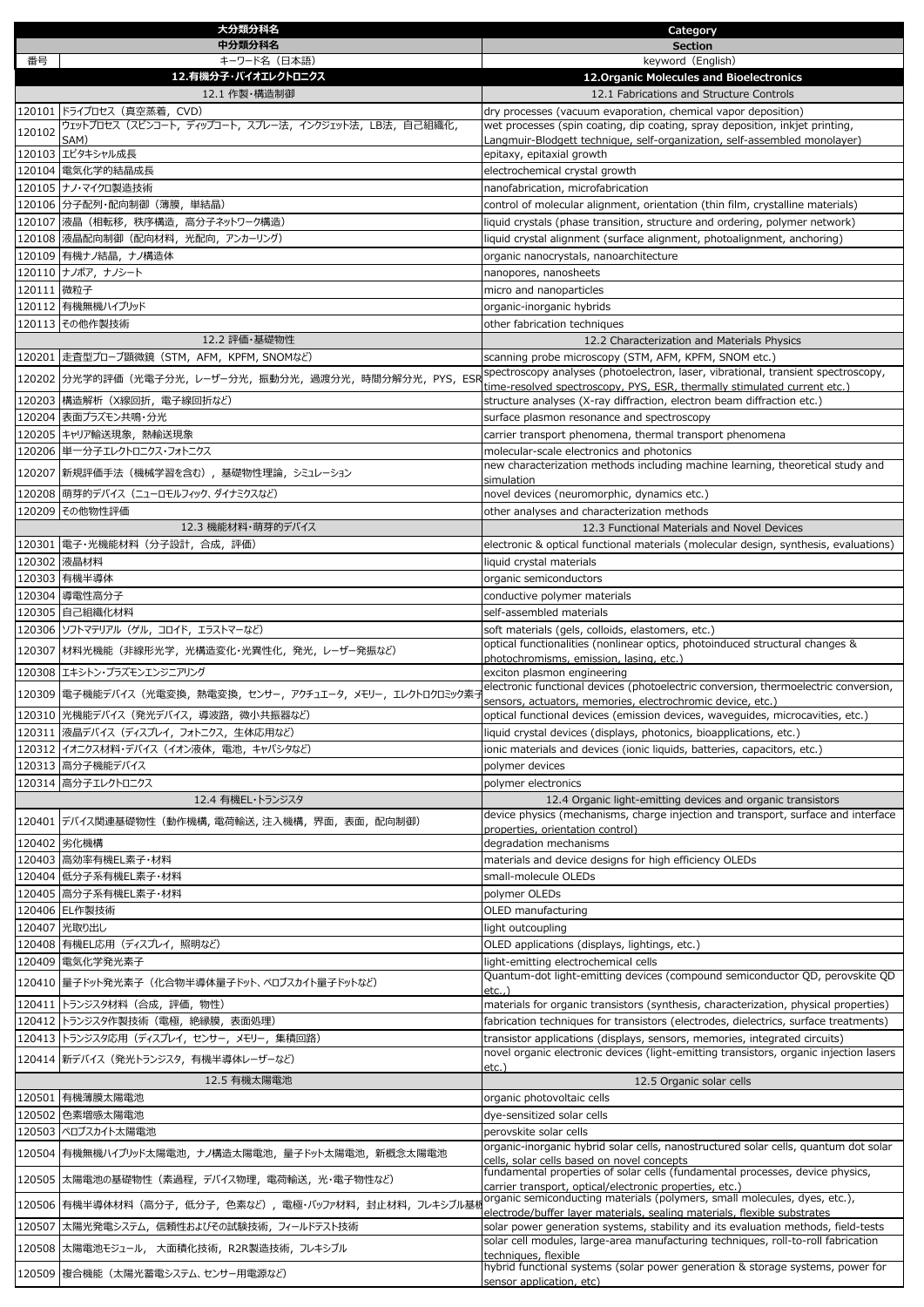|             | 大分類分科名                                                                    | Category                                                                                                                                                                        |
|-------------|---------------------------------------------------------------------------|---------------------------------------------------------------------------------------------------------------------------------------------------------------------------------|
|             | 中分類分科名                                                                    | <b>Section</b>                                                                                                                                                                  |
| 番号          | キーワード名(日本語)                                                               | keyword (English)                                                                                                                                                               |
|             | 12.6 ナノバイオテクノロジー<br>ナノ材料およびナノ構造を利用したバイオセンサー・バイオチップ (DNA チップ, タンパク質チップ, 細胞 | 12.6 Nanobiotechnology<br>nanomaterials and nanostructures for biosensor and biochip (DNA chip, protein                                                                         |
| 120601      | チップ)                                                                      | chip, cell chip)                                                                                                                                                                |
| 120602      | 一分子・一細胞の計測・操作(力学,光学),高感度バイオセンシング・分光法,バイオイメージング                            | measurement and manipulation of single molecule and single cell (including<br>mechanics and optics)/ high-sensitivity detection, spectroscopic or imaging<br>method for biology |
|             | 120603 ナノバイオプロセス, 生体分子・バイオインスパイアード材料の配列制御・自己組織化                           | nanobio-process, self-assembly and self-organization of biomolecules/ bio-inspired<br>materials                                                                                 |
|             | 120604 バイオインターフェイス構築技術 (表面処理・修飾・パターニング・微細加工)                              | bio-interface and related techniques (surface treatment, modification, patterning<br>and microfabrication)                                                                      |
|             | 120605 ナノバイオエレクトロニクス、ナノバイオフォトニクス、ナノバイオグリーンテクノロジー                          | nanobioelectronics, nanobiophotonics, nanobio-green technology                                                                                                                  |
|             | 120606 その他のバイオ・ナノ融合技術                                                     | other nano&bio interdisciplinary fields                                                                                                                                         |
|             | 120607  機械学習, データ駆動型解析, マテリアルズインフォマティクス, 多変量統計・解析, ベイズ推定                  | machine learning, data-driven analysis, material informatics, multivariate<br>statistics/analysis, Bayesian inference                                                           |
|             | 120608  情報科学的手法(統計解析、相関解析、機械学習など)との融合による新規分析手法                            | New analytical techniques to utilize techniques of informatics (Statistical or<br>correlation analysis, machine learning, etc)                                                  |
|             | 12.7 医用工学・バイオチップ                                                          | 12.7 Biomedical Engineering and Biochips                                                                                                                                        |
|             | 120701 細胞・生物・生体の機能・物性・物理                                                  | cell function, biological function, biological property, biophysics                                                                                                             |
|             | 120702 細胞工学, 組織工学, 再生医療, 遺伝子・タンパク質・超分子工学, 光遺伝学                            | cell engineering, tissue engineering, regenerative medicine, genetic engineering,                                                                                               |
|             |                                                                           | protein engineering, supramolecular engineering, optogenetics                                                                                                                   |
|             | 120703 医用工学, 医療ロボット, 画像診断                                                 | medical engineering, medical robotics, diagnostic imaging                                                                                                                       |
|             | 120704 スマートバイオチップ, バイオエレクトロニクス                                            | smart biochips, bioelectronics<br>physiological measurement, wearable devices, flexible devices                                                                                 |
|             | 120705 生理計測, ウェアラブルデバイス, フレキシブルデバイス                                       |                                                                                                                                                                                 |
|             | 120706 生体分子計測, バイオセンサー, 化学センサー, イムノアッセイ                                   | biomolecular detection, biosensors, chemical sensors, immunoassay                                                                                                               |
|             | 120707 ガスセンサー, 呼気センサー                                                     | gas sensors, breath sensors                                                                                                                                                     |
|             | 120708   光応用デバイス, 蛍光イメージング, イオンイメージング, 顕微鏡                                | biophotonic devices, fluorescence imaging, ion imaging, microscopy                                                                                                              |
|             | 120709 bio-MEMS, µ-TAS, マイクロ流路, マイクロリアクター                                 | bio-MEMS, µ-TAS, microfluidics, microreactors                                                                                                                                   |
|             | 120710 バイオマテリアル, バイオ界面工学<br>13.半導体                                        | biomaterial, biointerface engineering                                                                                                                                           |
|             | 13.1 Si系基礎物性・表面界面・シミュレーション                                                | 13.Semiconductors<br>13.1 Fundamental properties, surface and interface, and simulations of Si related<br>materials                                                             |
|             | 130101 材料物性                                                               | material properties                                                                                                                                                             |
| 130102 新機能  |                                                                           | novel functions                                                                                                                                                                 |
|             | 130103 新評価法                                                               | novel characterization                                                                                                                                                          |
| 130104 ナノ構造 |                                                                           | nano structures                                                                                                                                                                 |
| 130105 界面   |                                                                           | interface                                                                                                                                                                       |
| 130106 薄膜   |                                                                           | thin films                                                                                                                                                                      |
| 130107 理論   |                                                                           | theory                                                                                                                                                                          |
| 130108 清浄化  |                                                                           | surface preparation and cleaning                                                                                                                                                |
|             | 130109 反応・成長初期過程                                                          | surface reaction and initial growth                                                                                                                                             |
|             | 130110 表面解析技術                                                             | surface characterization                                                                                                                                                        |
|             | 130111 吸着·解離過程                                                            | adsorption and desorption                                                                                                                                                       |
|             | 130112  表面微細構造                                                            | surface fine structure                                                                                                                                                          |
|             | 130113 ウェットエッチング                                                          | aqueous etching                                                                                                                                                                 |
|             | 130114 プロセスシミュレーション                                                       | modeling and simulation of semiconductor processes                                                                                                                              |
|             | 130115 デバイスシミュレーション                                                       | modeling and simulation of semiconductor devices                                                                                                                                |
|             | 130116 回路シミュレーション                                                         | compact modeling and circuit simulation                                                                                                                                         |
|             | 130117 熱輸送シミュレーション                                                        | modeling and simulation of thermal transport                                                                                                                                    |
| 130118 その他  |                                                                           | others                                                                                                                                                                          |
|             | 13.2 探索的材料物性·基礎物性                                                         | 13.2 Exploratory Materials, Physical Properties, Devices                                                                                                                        |
|             | 130201 シリサイド半導体, 環境半導体                                                    | semiconducting silicides                                                                                                                                                        |
|             | 130202 その他の新材料, 新物性探索, マテリアルデザイン                                          | properties of new materials, material design                                                                                                                                    |
|             | 130203 不純物, 欠陥, 深い準位                                                      | impurity, defect, deep level                                                                                                                                                    |
|             | 130204 キャリア輸送                                                             | carrier transport                                                                                                                                                               |
|             | 130205 評価手法, 新原理                                                          | evaluation technique, new principle                                                                                                                                             |
|             | 13.3 絶縁膜技術                                                                | 13.3 Insulator technology                                                                                                                                                       |
|             | 130301 ゲート絶縁膜                                                             | gate dielectric                                                                                                                                                                 |
|             | 130302 シリコン酸化膜/シリコン酸窒化膜/シリコン窒化膜                                           | silicon oxide, silicon oxynitride, silicon nitride                                                                                                                              |
|             | 130303 high-k膜                                                            | high-k dielectric                                                                                                                                                               |
|             | 130304 Ge/SiGe/ひずみチャネル                                                    | Ge, SiGe, channel strain engineering                                                                                                                                            |
|             | 130305 III/V族半導体                                                          | group III-V compound semiconductor                                                                                                                                              |
|             | 130306 成膜手法/評価手法                                                          | film formation method, evaluation method                                                                                                                                        |
|             | 130307 電気特性/信頼性                                                           | electrical characteristics, reliability                                                                                                                                         |
|             | 130308 理論/シミュレーション                                                        | theoretical approach, simulation                                                                                                                                                |
|             | 130309 パッシベーション膜                                                          | passivation film                                                                                                                                                                |
|             | 130310 メモリデバイス用絶縁膜 (浮遊ゲート型、チャージトラップ型、抵抗変化型等)                              | dielectric film for memory device (floating-gate type, charge-trapping type,                                                                                                    |
|             |                                                                           | resistive RAM, and so on)                                                                                                                                                       |
|             | 130311 TFT向けゲートスタック                                                       | gate stacks for TFTs                                                                                                                                                            |
| 130312 その他  |                                                                           | the others                                                                                                                                                                      |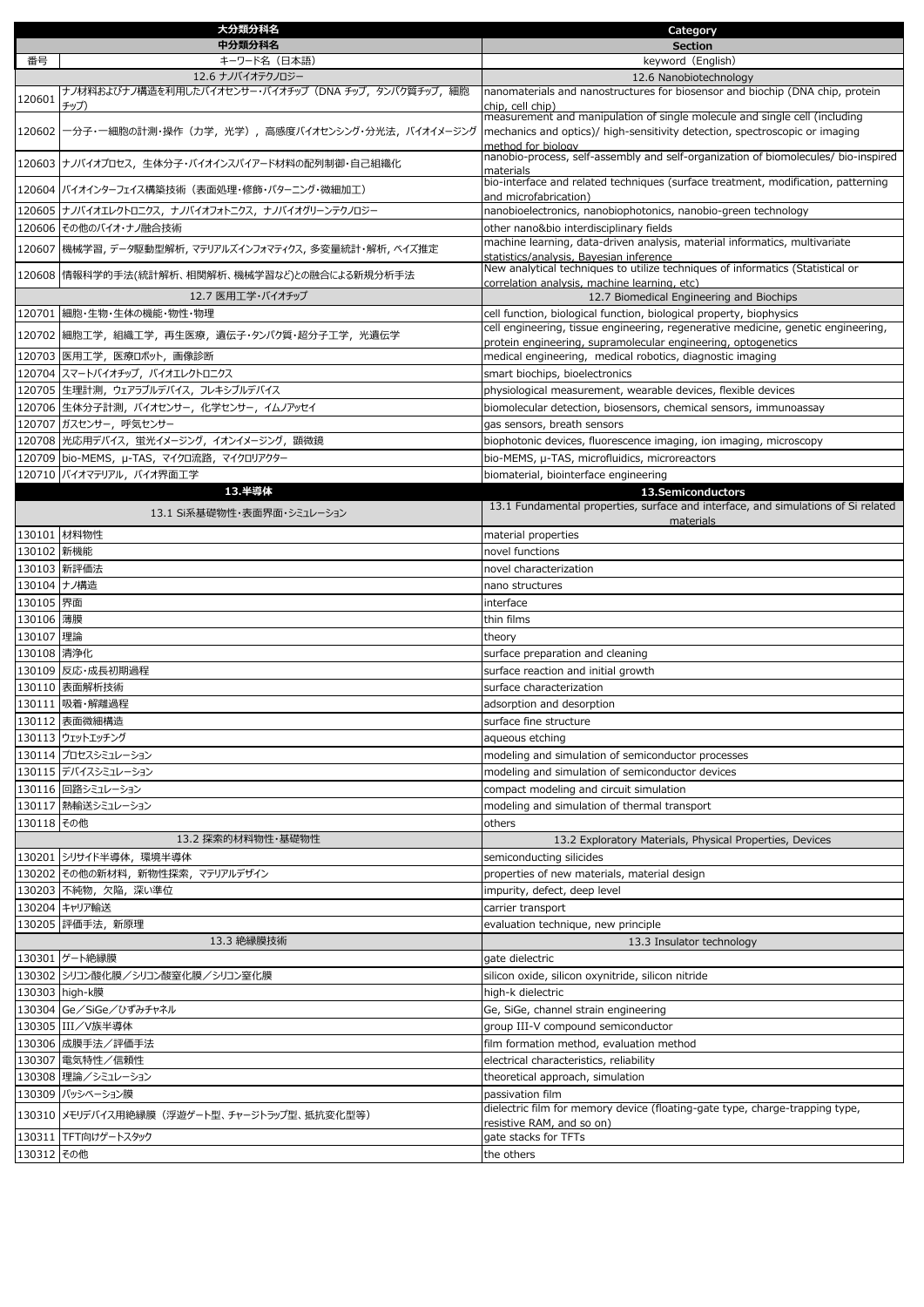|             | 大分類分科名                                       | Category                                                                                                                                  |
|-------------|----------------------------------------------|-------------------------------------------------------------------------------------------------------------------------------------------|
|             | 中分類分科名                                       | <b>Section</b>                                                                                                                            |
| 番号          | キーワード名 (日本語)<br>13.4 Si系プロセス・Si系薄膜・MEMS・装置技術 | keyword (English)                                                                                                                         |
| 130401 SOI  |                                              | 13.4 Si processing /Si based thin film / MEMS / Equipment technology<br>SOI processes and devices                                         |
|             | 130402 TFT/Si/Ge etc./薄膜結晶化/レーザーアニール         | TFT devices and applications, Si, Ge etc, Crystallization, Laser annealing                                                                |
|             | 130403 エピタキシャル成長/CVD/スパッタ                    | epitaxial growth / CVD / sputtering                                                                                                       |
|             | 130404 不純物導入技術/浅接合/過渡的増速拡散                   | doping / shallow junction / transient enhanced diffusion                                                                                  |
|             | 130405 低・高温ポリシリコン、ゲルマニウム及び関連材料               | low- and high-temperature poly-Si, poly-Ge and related materials                                                                          |
|             | 130406 ゲート材料                                 | gate materials                                                                                                                            |
|             | 130407 プロセス導入欠陥                              | process induced damage                                                                                                                    |
|             | 130408 ナノプロセス                                | nano-processing                                                                                                                           |
|             | 130409 金属-半導体界面/コンタクト                        | metal-semiconductor interface / contacts                                                                                                  |
|             | 130410 シリサイド                                 | refractory metal silicide                                                                                                                 |
|             | 130411 平坦化/貼り合わせ                             | planarization / wafer bonding                                                                                                             |
|             | 130412 MEMS/NEMS/センサー/アクチュエータ                | MEMS / NEMS / sensor / actuator                                                                                                           |
|             | 130413 バイオデバイス/µTAS/人検出                      | bio-device /µTAS / human sensing                                                                                                          |
| 130414 信頼性  | 130415 パッケージング                               | reliability                                                                                                                               |
|             | 130416 統合設計技術                                | packaging<br>multi-physics simulation                                                                                                     |
|             |                                              | others (energy conservation technology, emerging technology such as nanocarbon                                                            |
|             | 130417 その他 (省エネルギー技術、ナノカーボン等新技術など)           | $etc.$ )                                                                                                                                  |
|             | 130418 装置技術                                  | Equipment technology                                                                                                                      |
|             | 13.5 デバイス/配線/集積化技術                           | 13.5 Semiconductor devices/ Interconnect/ Integration technologies                                                                        |
|             | 130501 新構造デバイス (ナノワイヤ、FinFETなど)              | new device structures (nanowire, finFET, etc.)                                                                                            |
|             | 130502   新材料デバイス (Si、Ge、III-V、2D、酸化物チャネルなど)  | new channel materials (Si, Ge, III-V, 2D, and oxides etc.)                                                                                |
|             | 130503   量子効果デバイス(SET、量子ドット、トンネル、スピンなど)      | quantum effect devices (SET, quantum dot, tunnel, spin etc.)                                                                              |
|             | 130504 不揮発性メモリ (Flash、ReRAM、MRAM、FeRAMなど)    | non-volatile memories (Flash, ReRAM, MRAM, FeRAM etc.)<br>Device integration technologies (new processes, etching, junction, interconnect |
|             | 130505 デバイス集積化技術 (新プロセス、加工技術、接合技術、配線技術など)    | technologies etc.)                                                                                                                        |
|             | 130506 デバイス動作原理、諸現象                          | principles of novel devices and related phenomena                                                                                         |
|             | 130507 信頼性技術、評価測定技術                          | reliability and characterization                                                                                                          |
|             | 130508 回路設計技術                                | circuit design                                                                                                                            |
| 130509 その他  |                                              | others                                                                                                                                    |
|             | 13.6 ナノ構造・量子現象・ナノ量子デバイス                      | 13.6 Nanostructures, quantum phenomena, and nano quantum devices                                                                          |
|             | 130601 量子井戸・量子細線・量子ドット・ナノワイヤ                 | quantum wells, wires, dots, and nanowires                                                                                                 |
|             | 130602 その他の量子ナノ構造                            | other quantum nanostructures                                                                                                              |
|             | 130603 ナノ構造成長・作製                             | growth and fabrication of nanostructures                                                                                                  |
|             | 130604 ナノ光・電子・機械デバイス                         | nanoscale optical and electronic devices, and nanomechanical systems                                                                      |
|             | 130605 低次元電子・光物性<br>130606 新現象・新デバイス・新技術     | electronic and optical properties of low dimensional structures<br>novel quantum phenomena, novel devices, and novel technologies         |
|             | 13.7 化合物及びパワーデバイス・プロセス技術・評価                  | 13.7 Compound and power devices, process technology and characterization                                                                  |
|             | 130701 窒化物デバイス・回路                            | nitride devices and circuits                                                                                                              |
|             | 130702 SiCデバイス・回路                            | SiC devices and circuits                                                                                                                  |
|             | 130703 III-Vチャネルデバイス・回路                      | III-V channel devices and circuits                                                                                                        |
|             | 130704 各種半導体デバイス・回路                          | devices and circuits with any semiconductor material                                                                                      |
|             | 130705 窒化物プロセス技術・評価                          | nitride process technology and characterization                                                                                           |
|             | 130706 SiCプロセス技術·評価                          | SiC process technology and characterization                                                                                               |
|             | 130707 III-V族プロセス技術·評価                       | III-V process technology and characterization                                                                                             |
|             | 130708 各種半導体プロセス技術・評価                        | process technology and characterization of any semiconductor material                                                                     |
|             | 13.8 光物性・発光デバイス                              | 13.8 Optical properties and light-emitting devices                                                                                        |
|             | 130801 シリコン系                                 | Si-based materials                                                                                                                        |
|             | 130802 希土類添加                                 | rare-earth doped materials                                                                                                                |
| 130803 蛍光体  |                                              | phosphors                                                                                                                                 |
|             | 130804 ELおよびその他の発光デバイス                       | inorganic EL and other light-emitting devices                                                                                             |
|             | 130805 半導体光物性<br>13.9 化合物太陽電池                | optical properties of semiconductors<br>13.9 Compound solar cells                                                                         |
|             | 130901 III-V 族系太陽電池                          | III-V solar cells                                                                                                                         |
|             | 130902 量子構造系太陽電池                             | quantum structured solar cells                                                                                                            |
|             | 130903 至化物·酸化物系太陽電池                          | nitride/oxide solar cells                                                                                                                 |
|             | 130904 カルコゲナイド系太陽電池                          | chalcogenide solar cells                                                                                                                  |
|             | 130905 新規材料系太陽電池および関連材料                      | novel solar cells and related materials                                                                                                   |
|             | 15.結晶工学                                      | 15. Crystal Engineering                                                                                                                   |
|             | 15.1 バルク結晶成長                                 | 15.1 Bulk crystal growth                                                                                                                  |
|             | 150101 引き上げ法                                 | Czochralski method                                                                                                                        |
|             | 150102 バルク結晶                                 | bulk crystal                                                                                                                              |
| 150103 転位   |                                              | dislocations                                                                                                                              |
|             | 150104 融液成長                                  | melt growth                                                                                                                               |
|             | 150105 基板材料                                  | substrate crystals                                                                                                                        |
|             | 15.2 II-VI族結晶および多元系結晶                        | 15.2 II-VI and related compounds                                                                                                          |
| 150201 成長   |                                              | crystal growth                                                                                                                            |
| 150202 光物性  |                                              | optical property                                                                                                                          |
|             | 150203 電子物性<br>150204 デバイス,プロセス              | electrical property<br>device, process                                                                                                    |
|             | 150205 新材料, 多元系酸化物半導体結晶                      | new material, II-VI and related compounds                                                                                                 |
| 150206 ナノ構造 |                                              | nano-structure                                                                                                                            |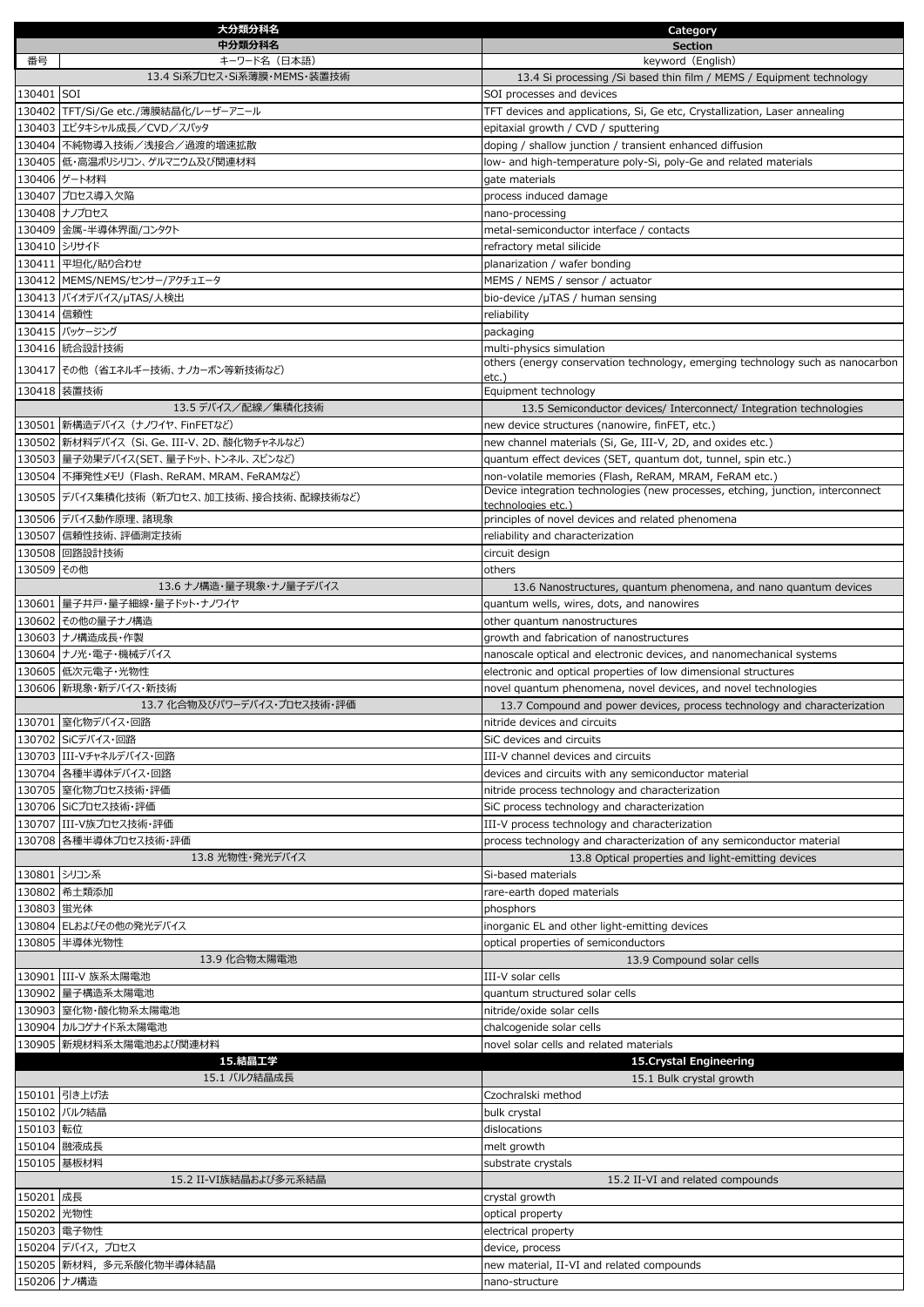|                         | 大分類分科名                                        | Category                                                                                                                      |
|-------------------------|-----------------------------------------------|-------------------------------------------------------------------------------------------------------------------------------|
|                         | 中分類分科名                                        | <b>Section</b>                                                                                                                |
| 番号                      | キーワード名(日本語)<br>15.3 III-V族エピタキシャル結晶・エピタキシーの基礎 | keyword (English)                                                                                                             |
|                         | 150301 N添加混晶                                  | 15.3 III-V-group epitaxial crystals, Fundamentals of epitaxy<br>diluted nitrides                                              |
|                         | 150302 Sb系混晶                                  | Sb-containing alloys                                                                                                          |
|                         | 150303 量子構造                                   | quantum structures                                                                                                            |
| 150304 MBE              |                                               | <b>MBE</b>                                                                                                                    |
|                         | 150305 MOCVD/MOMBE                            | MOCVD/MOMBE                                                                                                                   |
|                         | 150306 理論計算                                   | theory                                                                                                                        |
|                         | 150307 メカニズム                                  | growth mechanism                                                                                                              |
|                         | 150308 表面構造                                   | surface structures                                                                                                            |
|                         | 150309 in situ 観察                             | in situ observation                                                                                                           |
|                         | 15.4 III-V族窒化物結晶                              | 15.4 III-V-group nitride crystals                                                                                             |
|                         | 150401 成長 (MOVPE)                             | growth (MOVPE)                                                                                                                |
|                         | 150402 成長 (MBE, スパッタリング)                      | growth (MBE, sputtering)                                                                                                      |
|                         | 150403 成長 (HVPE, THVPE, OVPE)                 | growth (HVPE, THVPE, OVPE)                                                                                                    |
|                         | 150404 バルク成長                                  | bulk growth                                                                                                                   |
|                         | 150405 マイクロLED                                | micro light-emitting diodes                                                                                                   |
|                         | 150406 AlGaN LED                              | AlGaN light-emitting diodes                                                                                                   |
|                         | 150407 AlGaNレーザ                               | AlGaN lasers                                                                                                                  |
|                         | 150408 光デバイス<br>150409 ナノ構造、量子光学              | optical devices<br>nanostructures and quantum optics                                                                          |
|                         | 150410 新材料·新構造                                | novel materials/structures                                                                                                    |
|                         | 150411 光物性 (InGaN, InN)                       | optical properties (InGaN, InN)                                                                                               |
|                         | 150412 光物性 (GaN, AlGaN, AlInN)                | optical properties (GaN, AlGaN, AlInN)                                                                                        |
|                         | 150413 構造解析                                   | structural analysis                                                                                                           |
|                         | 150414 電子デバイス                                 | electronic devices                                                                                                            |
|                         | 150415 プロセス技術                                 | process technology                                                                                                            |
|                         | 150416 理論·計算科学                                | theory and simulation                                                                                                         |
|                         | 15.5 IV族結晶, IV-IV族混晶                          | 15.5 Group IV crystals and alloys                                                                                             |
|                         | 150501 疑似基板                                   | virtual substrate                                                                                                             |
|                         | 150502 SiGeSn (GeSn)                          | SiGeSn                                                                                                                        |
| 150503 SiGeC            |                                               | SiGeC                                                                                                                         |
| 150504 多結晶              |                                               | polycrystal                                                                                                                   |
|                         | 150505  量子ドット, ナノ構造                           | quantum dot, nano structure                                                                                                   |
|                         | 150506 歪み制御<br>150507 結晶評価                    | strain control<br>crystal characterization                                                                                    |
|                         | 150508 結晶成長                                   | crystal growth                                                                                                                |
|                         | 15.6 IV族系化合物 (SiC)                            | 15.6 Group IV Compound Semiconductors (SiC)                                                                                   |
| 150601 成長               |                                               | growth                                                                                                                        |
|                         | 150602 物性評価                                   | material characterization                                                                                                     |
|                         | 150603 欠陥評価                                   | defect characterization                                                                                                       |
| 150604 加工               |                                               | wafer manufacturing                                                                                                           |
| 150605 プロセス             |                                               | processing                                                                                                                    |
|                         | 15.7 結晶評価, 不純物·結晶欠陥                           | 15.7 Crystal characterization, impurities and crystal defects                                                                 |
| 150701 点欠陥<br>150702 転位 |                                               | point defects<br>dislocations                                                                                                 |
| 150703 面欠陥              |                                               | planar defects                                                                                                                |
|                         | 150704 不純物効果                                  | impurity effect                                                                                                               |
|                         | 150705 ゲッタリング、パッシベーション                        | gettering, passivation                                                                                                        |
|                         | 150706 光学評価                                   | optical characterization                                                                                                      |
|                         | 150707 X線評価                                   | X-ray characterization                                                                                                        |
|                         | 150708 電気的評価                                  | electrical characterization                                                                                                   |
|                         | 150709 構造評価                                   | structural characterization                                                                                                   |
|                         | 150710 シミュレーション                               | simulation                                                                                                                    |
| 150711 その他              |                                               | others                                                                                                                        |
|                         | 16.非晶質・微結晶                                    | 16.Amorphous and Microcrystalline Materials<br>16.1 Fundamental properties, evaluation, process and devices in disordered     |
|                         | 16.1 基礎物性・評価・プロセス・デバイス                        | materials                                                                                                                     |
|                         | 160101 カルコゲナイド                                | chalcogenides                                                                                                                 |
|                         | 160102 酸化物・セラミックス                             | oxides and ceramics                                                                                                           |
|                         | 160103 シリコン系材料                                | silicon-based materials                                                                                                       |
|                         | 160104 金属·合金                                  | metals and alloys                                                                                                             |
|                         | 160105 有機系材料, 有機-無機ハイブリッド                     | organic materials, organic-inorganic hybrids<br>microcrystals, nanoparticles, quantum dots, crystalline-amorphous mixed-phase |
|                         | 160106 微結晶, ナノ粒子, 量子ドット, 結晶-非晶質混相材料, 結晶化ガラス   | materials, glass-ceramics                                                                                                     |
|                         | 160107 準結晶, 変調構造                              | quasicrystals, modulated structures                                                                                           |
|                         | 160108 分光法·分光分析, 構造解析, 理論計算                   | spectroscopy and spectroscopic analysis, structural analysis, theoretical calculation                                         |
|                         | 160109  薄膜, 多層膜, 表面・界面                        | thin films, multilayers, surfaces and interfaces                                                                              |
|                         | 160110 気相成長および関連評価法                           | vapor-phase deposition and related diagnostic methods                                                                         |
|                         | 160111 液・固相成長および関連評価法                         | liquid- and solid-phase growth and related diagnostic methods                                                                 |
|                         | 160112 デバイスおよび関連技術                            | devices and related technologies                                                                                              |
|                         | 160113 新材料·新評価法                               | new materials and novel characterization methods                                                                              |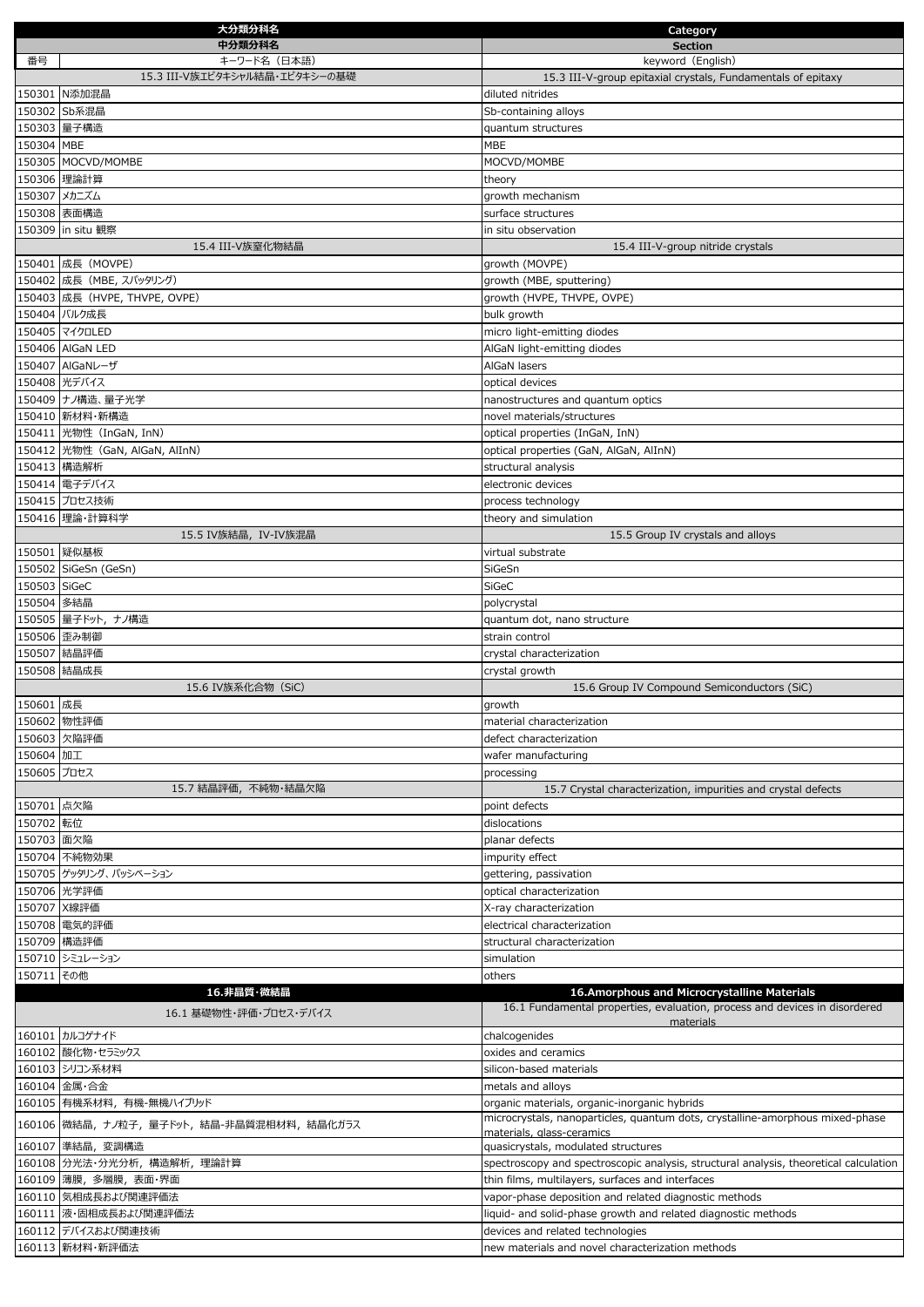|            | 大分類分科名                             | Category                                                                      |
|------------|------------------------------------|-------------------------------------------------------------------------------|
|            | 中分類分科名                             | <b>Section</b>                                                                |
| 番号         | キーワード名(日本語)                        | keyword (English)                                                             |
|            | 16.2 エナジーハーベスティング                  | 16.2 Energy Harvesting                                                        |
|            | 160201 熱電材料·素子                     | thermoelectric materials and devices                                          |
|            | 160202 圧電材料・圧電型振動発電デバイス            | piezoelectric materials and piezoelectric vibration energy harvesters         |
|            | 160203 電磁誘導型振動発電デバイス               | electromagnetic induction vibration energy harvesters                         |
|            | 160204 エレクトレット材料・静電誘導型振動発電デバイス     | electret materials and electrostatic induction vibration energy harvesters    |
|            | 160205  摩擦帯電発電デバイス                 | triboelectric energy harvesters                                               |
|            | 160206 広帯域振動発電デバイス                 | broadband vibration energy harvesters                                         |
|            | 160207 無線電力伝送                      | wireless power transfer                                                       |
|            | 160208  熱光起電力材料・素子・発電システム          | thermophotovoltaic materials, devices and power systems                       |
|            | 160209 バイオ燃料電池                     | bio fuel cells                                                                |
|            | 160210  環境発電デバイス用電源管理回路            | power management circuit for energy harvesters                                |
|            | 160211  蓄電・エネルギー貯蔵                 | electricity and energy storage                                                |
|            | 160212 フォノンエンジニアリング                | phonon engineering                                                            |
|            | 160213 近接場・遠方場熱ふく射の波長制御            | spectral control of far-field and near-field radiation                        |
|            | 160214 その他環境発電関連材料・素子              | other materials and devices for energy harvesting                             |
|            | 16.3 シリコン系太陽電池                     | 16.3 Bulk, thin-film and other silicon-based solar cells                      |
|            | 160301 結晶系材料 : 結晶成長・評価             | bulk crystalline silicon: growth and characterization                         |
|            | 160302 結晶系太陽電池                     | bulk crystalline silicon solar cells                                          |
|            | 160303 薄膜系材料:作製・評価                 | thin-film silicon: fabrication and characterization                           |
|            | 160304 薄膜太陽電池                      | thin-film silicon solar cells                                                 |
|            | 160305 結晶/非晶質へテロ接合太陽電池             | crystalline/amorphous heterojunction solar cells                              |
|            | 160306 光閉じ込め技術、透明電極形成技術            | light trapping, TCO                                                           |
|            | 160307 パッシベーション技術                  | surface passivation                                                           |
|            | 160308 モジュール作製・評価技術, 標準化           | modules, testing, standardization                                             |
|            | 160309 新概念太陽電池                     | novel photovoltaic devices                                                    |
|            | 17.ナノカーボン                          | 17. Nanocarbon Technology                                                     |
|            | 17.1 カーボンナノチューブ, 他のナノカーボン材料        | 17.1 Carbon nanotubes & other nanocarbon materials                            |
|            | 170101 成長技術                        | growth technology                                                             |
|            | 170102 構造観察評価                      | characterization of structures                                                |
|            | 170103 構造制御                        | structure control                                                             |
|            | 170104 基礎物性                        | basic properties                                                              |
|            | 170105 デバイス応用                      | device applications                                                           |
| 170106 その他 |                                    | others                                                                        |
|            | 17.2 グラフェン<br>170201 成長技術          | 17.2 Graphene                                                                 |
|            | 170202 構造観察評価                      | growth technology<br>characterization of structures                           |
|            | 170203 構造制御                        | structure control                                                             |
|            | 170204 基礎物性                        |                                                                               |
|            | 170205 デバイス応用                      | basic properties<br>device applications                                       |
| 170206 その他 |                                    | others                                                                        |
|            | 17.3 層状物質                          | 17.3 Layered materials                                                        |
|            | 170301 成長技術                        | growth technology                                                             |
|            | 170302 構造観察評価                      | characterization of structures                                                |
|            | 170303 構造制御                        | structure control                                                             |
|            | 170304 基礎物性                        | basic properties                                                              |
|            | 170305 デバイス応用                      | device applications                                                           |
| 170306 その他 |                                    | others                                                                        |
|            | 21.合同セッションK「ワイドギャップ酸化物半導体材料·デバイス」  | 21. Joint Session K "Wide bandgap oxide semiconductor materials and devices"  |
|            | 21.1合同セッションK「ワイドギャップ酸化物半導体材料・デバイス」 | 21.1 Joint Session K "Wide bandgap oxide semiconductor materials and devices" |
|            | 210101 薄膜成長                        | thin film growth                                                              |
|            | 210102 物性評価                        | characterization of physical properties                                       |
|            | 210103 透明導電膜                       | transparent conductive oxide film                                             |
|            | 210104 電子デバイス                      | electronic devices                                                            |
|            | 210105 光デバイス                       | optical devices                                                               |
|            | 210106 新機能材料·新技術開発                 | novel functional materials & development of novel technologies                |